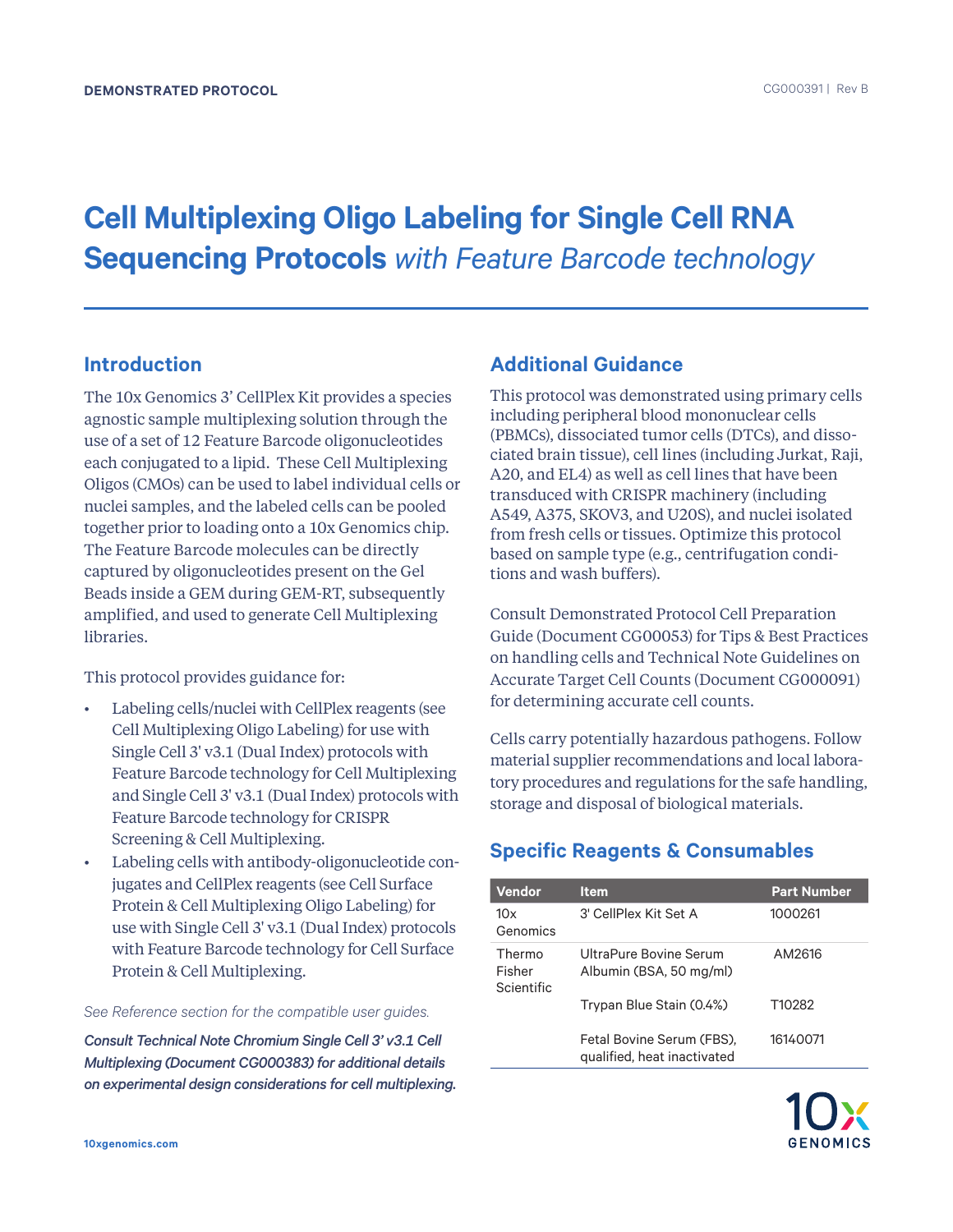| Vendor                         | <b>Item</b>                                                                                   | <b>Part Number</b> |
|--------------------------------|-----------------------------------------------------------------------------------------------|--------------------|
| Corning                        | Phosphate-Buffered Saline,<br>1X without Calcium and<br>Magnesium                             | 21-040-CV          |
| Millipore<br>Sigma             | Bovine Serum Albumin In<br>DPBS (10%) (alternative to<br>Thermo Fisher product)               | A1595              |
|                                | <b>Protector RNase Inhibitor</b>                                                              | 3335399001         |
| BioLegend                      | Human TruStain FcX (Fc<br>Receptor Blocking Solution)                                         | 422301             |
|                                | TotalSeq <sup>™</sup> Antibody-<br>Oligonucleotide Conjugates<br>(TotalSeq™-B)                |                    |
| <b>BrainBits</b>               | NbActiv-1<br>Neuronal culturing medium                                                        | NbActive1<br>100   |
| <b>VWR</b>                     | <b>Premium Grade Fetal Bovine</b><br>Serum (FBS)<br>Calternative to Thermo Fisher<br>product) | 97068-085          |
|                                | Disposable Transfer Pipets,<br>5 ml, extended fine tip, large<br>bulb                         | 414004-042         |
| <b>Equipment</b>               |                                                                                               |                    |
| Eppendorf                      | DNA LoBind Tubes 2.0 ml                                                                       | 022431048          |
| Thermo<br>Fisher<br>Scientific | Countess II FL Automated<br>Cell Counter                                                      | AMAQAF1000         |
|                                | <b>Countess II FL Automated</b><br><b>Cell Counting Chamber Slides</b>                        | C10228             |

*This list may not include some standard laboratory equipment.*

## **Preparation - Buffers**

| Prepare fresh, maintain at 4°C<br><b>Wash &amp; Resuspension Buffers for Cells*</b>                      |
|----------------------------------------------------------------------------------------------------------|
|                                                                                                          |
| $PRS + 1%$ $RSA$<br>(for PBMCs, cell lines, and dissociated tumor cells)                                 |
| <b>PBS + 10% FBS</b><br>(for samples with <80% viable cells)                                             |
| NbActiv-1 + 1% BSA<br>(for dissociated brain tissues)                                                    |
| <b>Wash &amp; Resuspension Buffers for Nuclei</b>                                                        |
| PBS + 1% BSA + RNase Inhibitor (0.2 U/µl)                                                                |
| <b>Additional Buffers</b>                                                                                |
| PBS $+$ 0.04% BSA (maintain at room temperature or 4 $\degree$ C; see<br>labeling protocols for details) |
| *Wash & resuspension buffers depend upon the sample                                                      |
| type. Use appropriate buffer.                                                                            |
|                                                                                                          |
|                                                                                                          |
|                                                                                                          |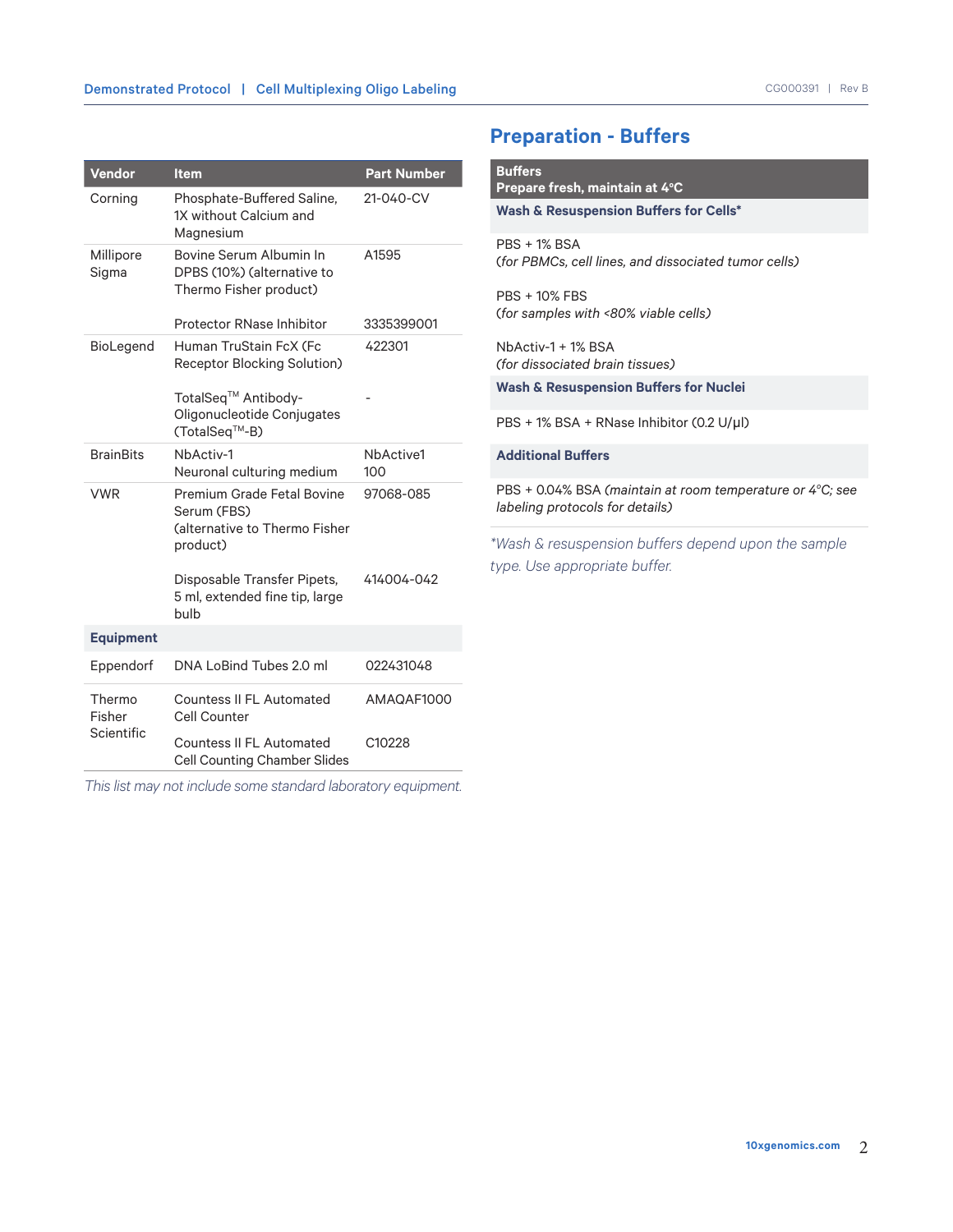## **Tips & Best Practices**

The following recommendations are critical for optimal performance of the Single Cell 3' Cell Multiplexing assay. Failure to adhere to these guidelines may lead to poor signal to noise ratios in Cell Multiplexing data, which may prevent accurate CMO tag assignment.

## **Sample Preparation Guidelines**

• Input samples in this protocol were prepared by using following Demonstrated Protocols:

| <b>Sample Type</b>                 | <b>Demonstrated Protocol</b>                                                                                  |
|------------------------------------|---------------------------------------------------------------------------------------------------------------|
| <b>PRMCs</b>                       | Fresh Frozen Human Peripheral Blood<br>Mononuclear Cells for Single Cell RNA<br>Sequencing (Document CG00039) |
| Cell Lines                         | Single Cell Suspensions from Cultured<br>Cell Lines for Single Cell RNA Sequencing<br>(Document CG000054)     |
| Dissociated<br><b>Tumor Cells</b>  | Thawing Dissociated Tumor Cells for Single<br>Cell RNA Sequencing (Document CG000233)                         |
| Dissociated<br><b>Brain Tissue</b> | Dissociation of Mouse Embryonic Neural<br>Tissue for Single Cell RNA Sequencing<br>(Document CG00055)         |
| Nuclei                             | Isolation of Nuclei for Single Cell RNA<br>Sequencing (Document CG000124)                                     |
|                                    | Nuclei isolated using alternative nuclei                                                                      |

*isolation protocols and nuclei isolated from flash frozen tissues may not be compatible with CMO labeling.*

## **Sample Viability & Appropriate Labeling Protocol**

- For labeling nuclei isolated from fresh cells or tissues, follow Protocol 1.
- For labeling cells, determine cell viability before labeling. Cell washing instructions & wash resuspension buffers for the labeled cells depend upon the starting viability. Choose appropriate labeling protocol for the sample.



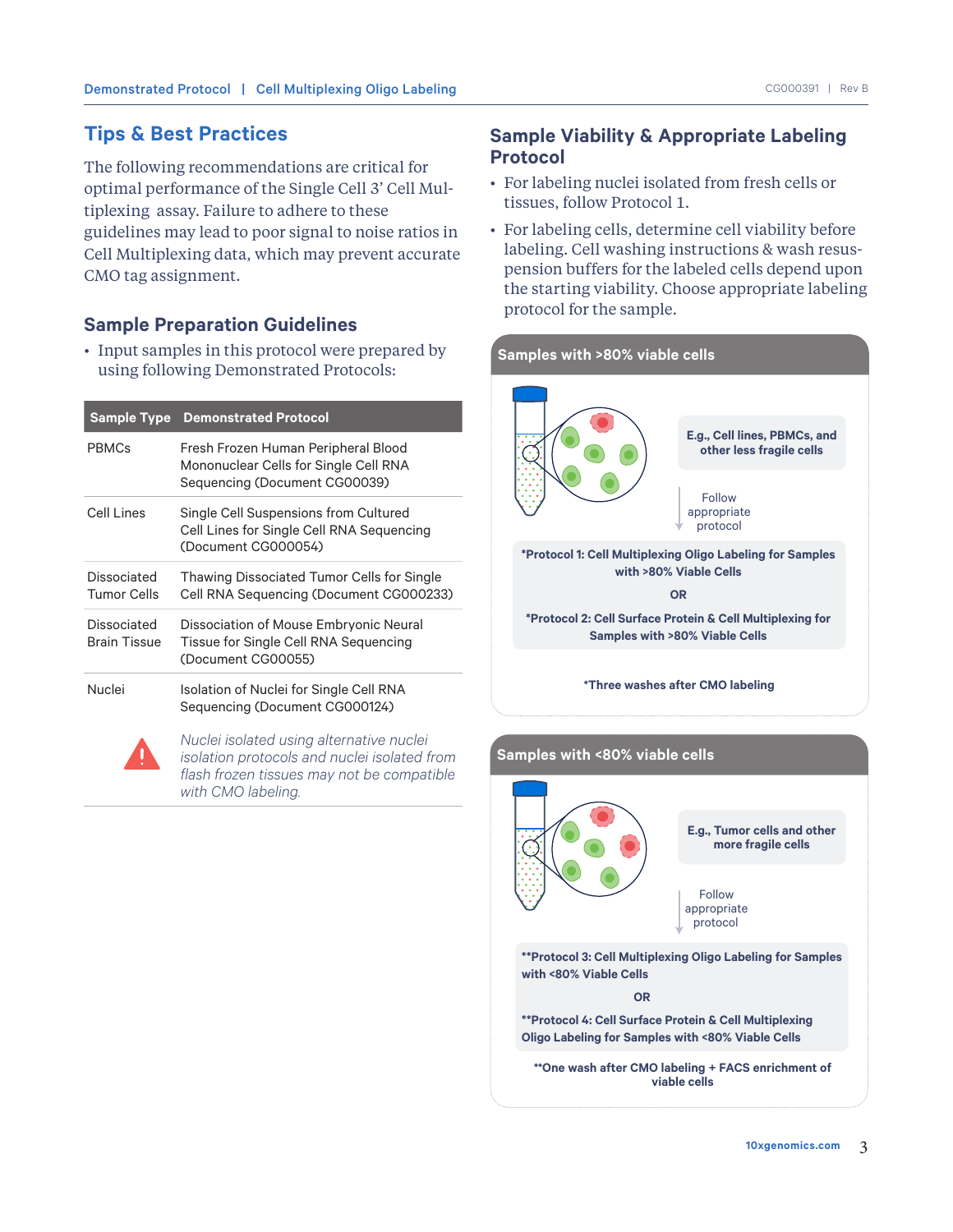#### **Sample Quality**

- Use high-quality single cell or nuclei suspensions that can withstand the CMO labeling and washing steps.
- Perform pilot experiments to determine if the sample type is suitable for the 3' CellPlex assay.
- Use single cell suspensions with >80% (ideally >90%) viability. If one or more samples in the

pool has lower viability, follow protocol 3 or 4 to perform fluorescence activated cell sorting (FACS) after CMO labeling to increase viability (Figure 1).

• Cell Multiplexing data can be severely impacted by low cell viability even if the single-cell behavior of the gene expression data is only mildly impacted (Figure 1).



Figure 1. Histogram of CMO counts and gene expression barcode rank plot for samples with and without FACS enrichment of viable cells.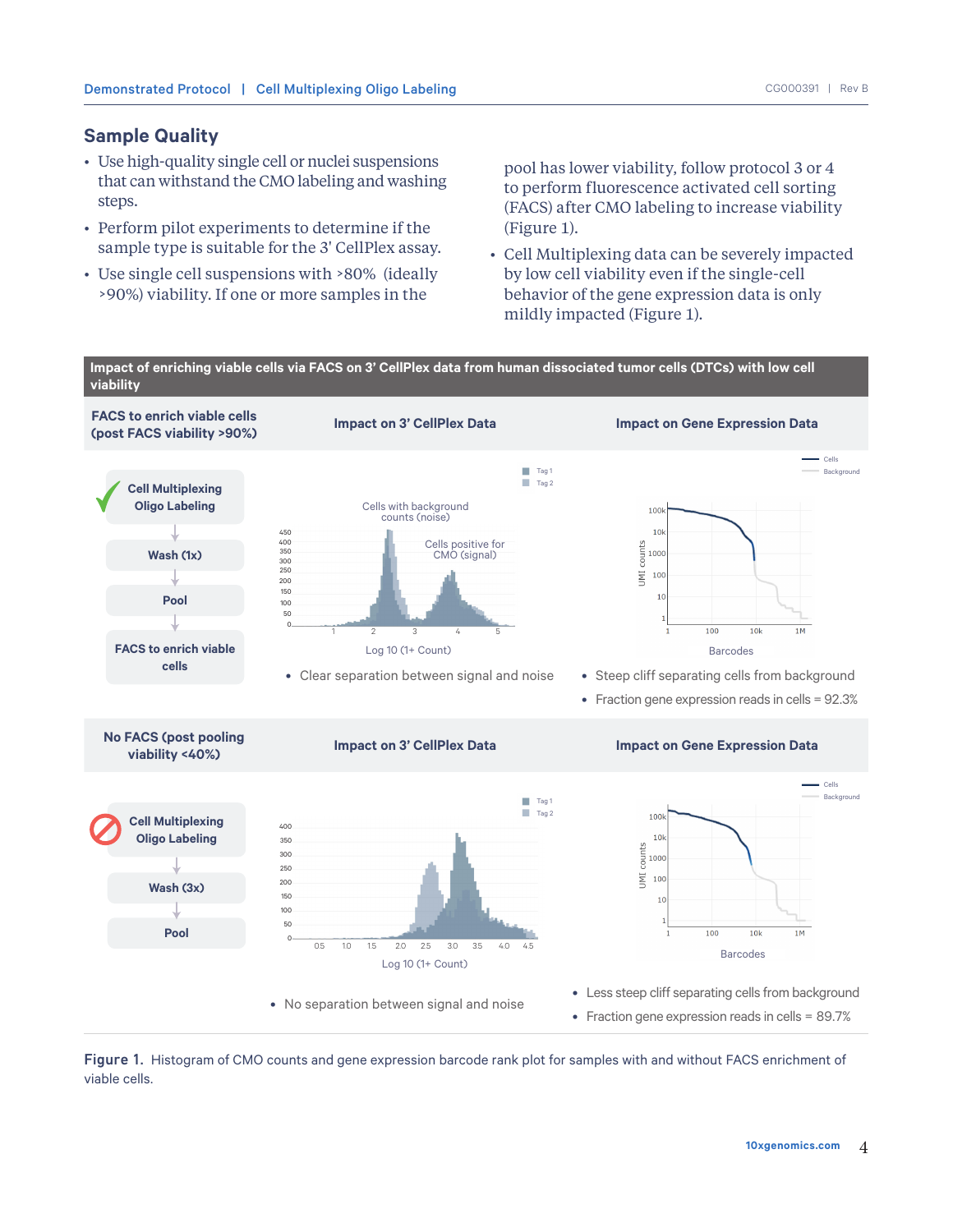#### **CMO tags**

- Up to 12 CMO labeled samples can be pooled per well on a 10x Genomics chip. Ensure that a different CMO tag is used for each sample in the pool.
- For optimal multiplet detection and optimal signal-to-noise ratios, pool samples at 1:1 ratios after CMO labeling and use no more than ~2,500 cells/nuclei per CMO tag.
- To increase the number of CMO tags per sample, split a sample into aliquots and label each aliquot separately with a different CMO tag. DO NOT tag one aliquot simultaneously with multiple CMO tags.
- DO NOT pool CMO-labeled samples with unlabeled samples.

## **Nuclei Isolation Protocols**

- The 3' CellPlex assay has ONLY been validated on nuclei isolated from fresh cells or tissues using Demonstrated Protocol CG000124 - Isolation of Nuclei for Single Cell RNA Sequencing.
- Nuclei isolated from frozen tissues, or nuclei isolated using alternative isolation protocols, have not been tested for compatibility with Cell Multiplexing assay.
- Prolonged nuclei lysis can damage nuclei, impacting Cell Multiplexing data.
- Perform pilot experiments to assess nuclei quality after CMO labeling and washing.
- If nuclei clumping or low nuclei recovery after CMO labeling are observed, optimize upstream nuclei isolation protocols (eg. lysis time, detergent concentration).

#### **Centrifugation & Pellet Resuspension**

- Use of a swinging-bucket rotor is recommended for higher cell/nuclei recovery.
- After each centrifugation step, gently mix cells/ nuclei 10-15x, or until the pellet is completely resuspended, without introducing bubbles.
- To facilitate pellet resuspension in 2 ml volumes of Wash & Resuspension Buffer, add 1 ml buffer first, pipette mix to resuspend the pellet, add the remaining 1 ml buffer, then pipette mix again.

#### **Number of Input cells/nuclei**

- This protocol is only supported for cell/nuclei inputs of at least  $0.1 \times 10^6$  per sample. If the sample quantity is not limited,  $0.5-2 \times 10^6$  per sample should be used.
- Using too few cells/nuclei as input may result in:
	- High background in the Cell Multiplexing data caused by incomplete removal of supernatant after each wash step due to poor visibility of the cell/nuclei pellet
	- Insufficient cells/nuclei remaining for accurate counting and pooling (loss of 30-70% of cells/nuclei is expected after CMO labeling and washing).

#### **Wash & Resuspension Buffer**

- Refer to Table 2: Sample Type Specific Wash & Resuspension Buffers for recommended buffers.
- When working with a cell type that does not have optimal viability in PBS + 1% BSA, replace PBS with most types of cell culture media and/ or replace 1% BSA with 10% serum, to maximize viability.
- If BSA is used, do not use less than 1% BSA as this may lead to increased background in Cell Multiplexing data.

#### **Debris**

- Input single cell/nuclei suspensions should be free from debris.
- Samples with minor debris may be used if FACS is performed to remove debris after CMO labeling.
- Samples with excessive debris are not recommended as debris can contribute to high background in cell multiplexing data.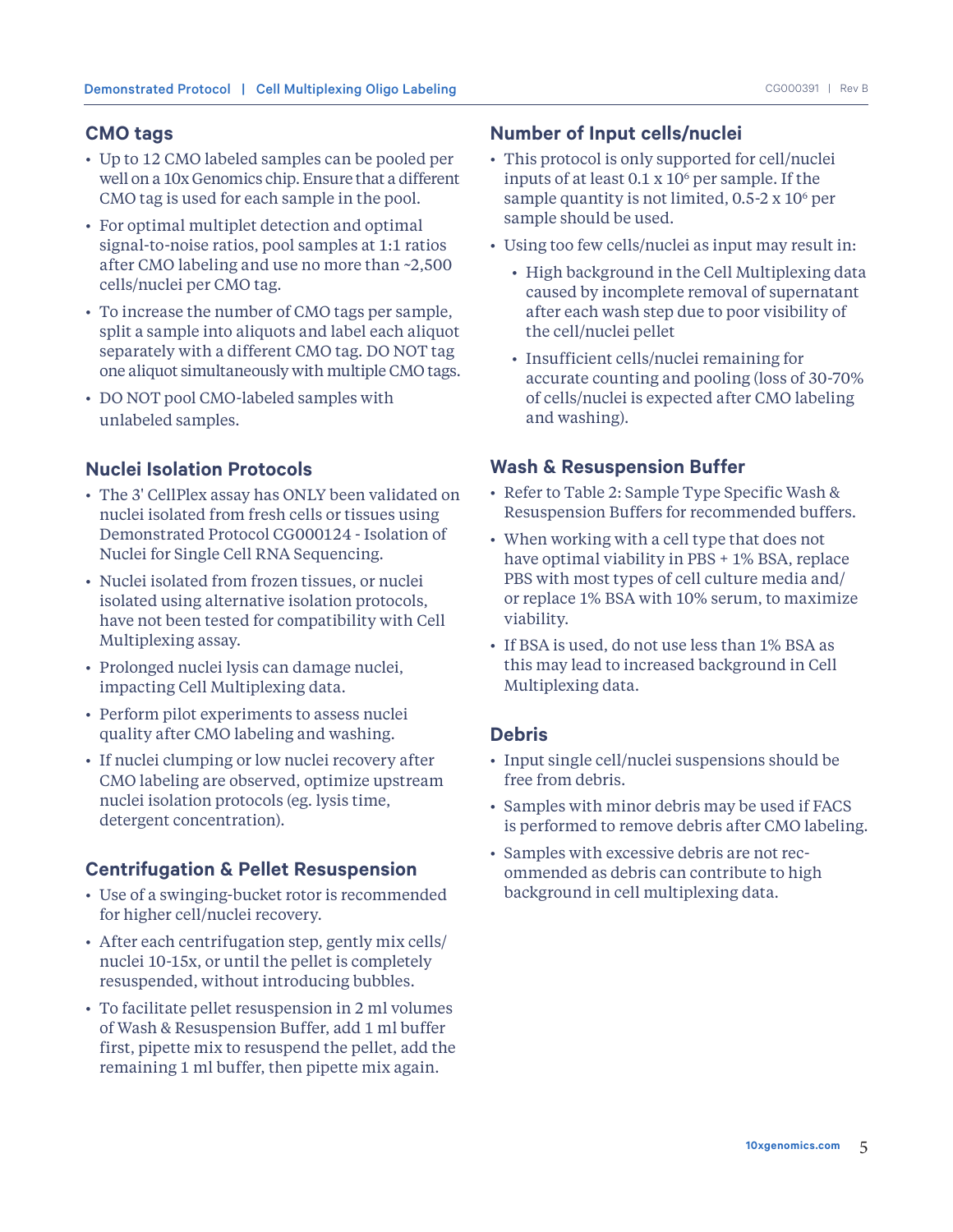#### **Wash Steps & Supernatant Removal**

- Thorough washing of cells post labeling is critical to obtain high-quality data and to remove background from unbound CMOs.
- After each wash step, remove the supernatant (no more than 10 μl remaining) without touching the bottom of the tube to avoid dislodging the cell/ nuclei pellet.
- Leaving behind excess supernatant may decrease the separation between signal and noise and may

lead to a large decrease in the fraction of CMO reads usable (Figure 2).

- In samples with lower viability or excess debris, the effects of insufficient washing may be exacerbated and may result in a complete lack of separation between signal and noise.
- Transfer pipettes may be used to fully remove the supernatant to minimize disturbance to the pellet.



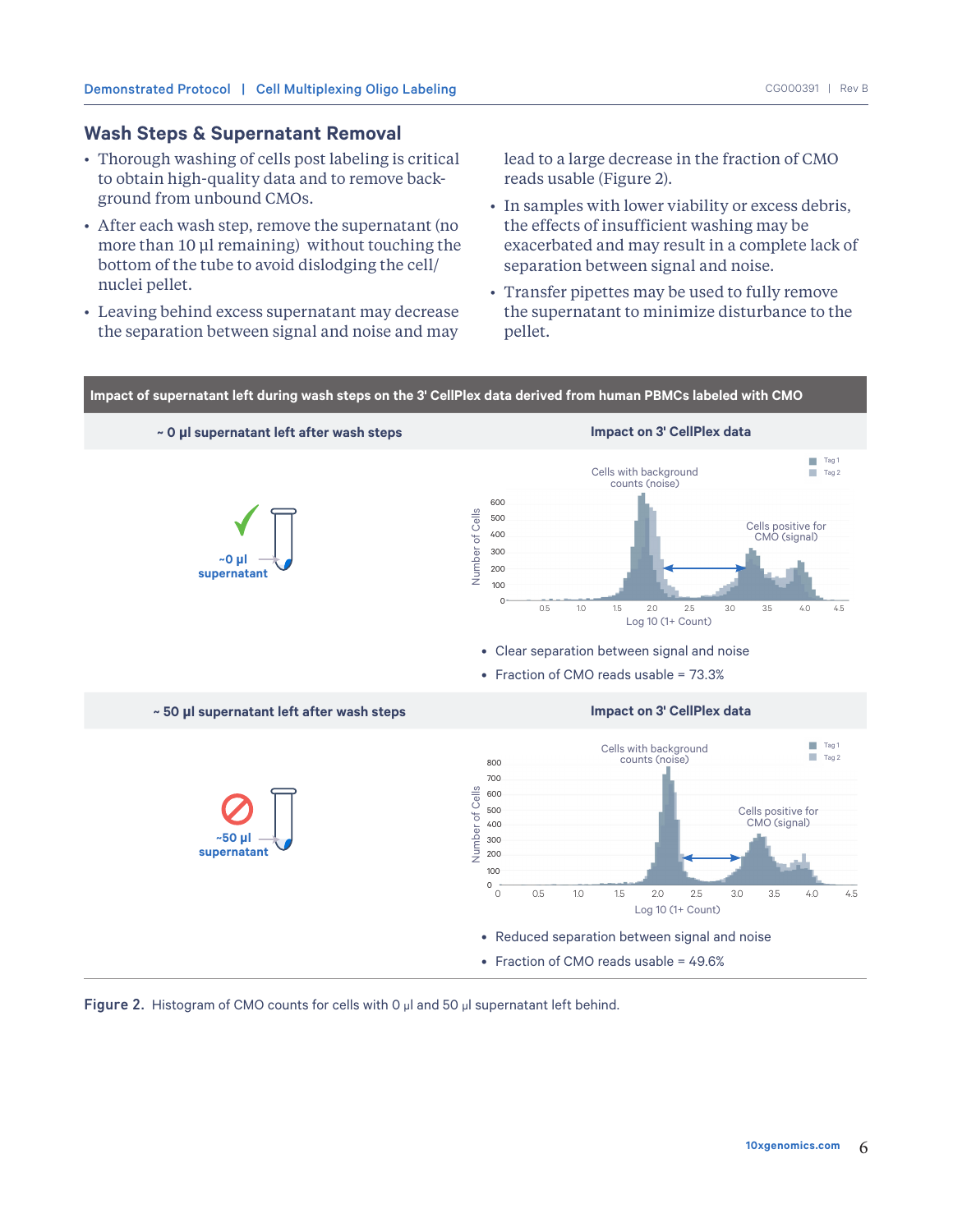## **Time After Labeling**

- Work efficiently and avoid letting cells/nuclei sit for extended periods, as this may decrease sample quality and increase background noise in CellPlex data.
- Pool cells/nuclei within 30 min of CMO labeling and washing. After pooling, immediately load cells/nuclei onto the 10x Genomics chip.
- Keep cells/nuclei on ice or 4°C at all times after CMO labeling.
- Use chilled Wash & Resuspension Buffers and perform centrifugation steps at 4°C.
- DO NOT let CMO labeled cells/nuclei sit at room temperature, as this may increase background noise in CellPlex data (Figure 3).
- If cells are left for longer periods of time, either post labeling or post pooling, the Cell Multiplexing data can be severely impacted even if the single-cell behavior of the Gene Expression data is only mildly impacted.

**Impact of time interval between CMO labeling and 10x Genomics chip loading on the 3' CellPlex data derived from mouse A20 cells labeled with CMO**



Figure 3. Effect of time before loading on 3' CellPlex data shown in the histogram of CMO Counts and gene expression barcode rank plot.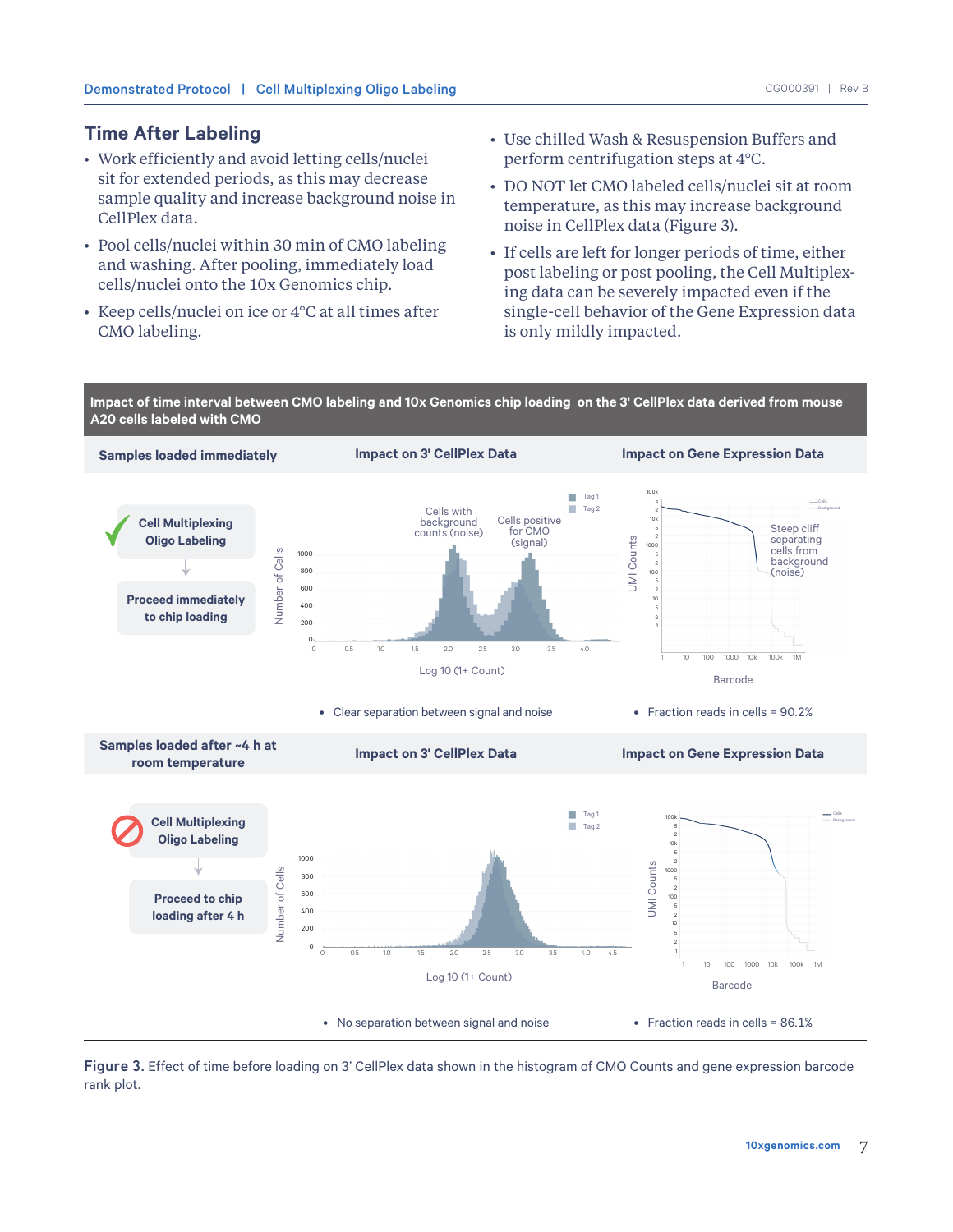## **Protocol 1 Overview : Cell Multiplexing Oligo Labeling**

*for Samples with >80% Viable Cells & for Nuclei Isolated from Fresh Cells/Tissues*

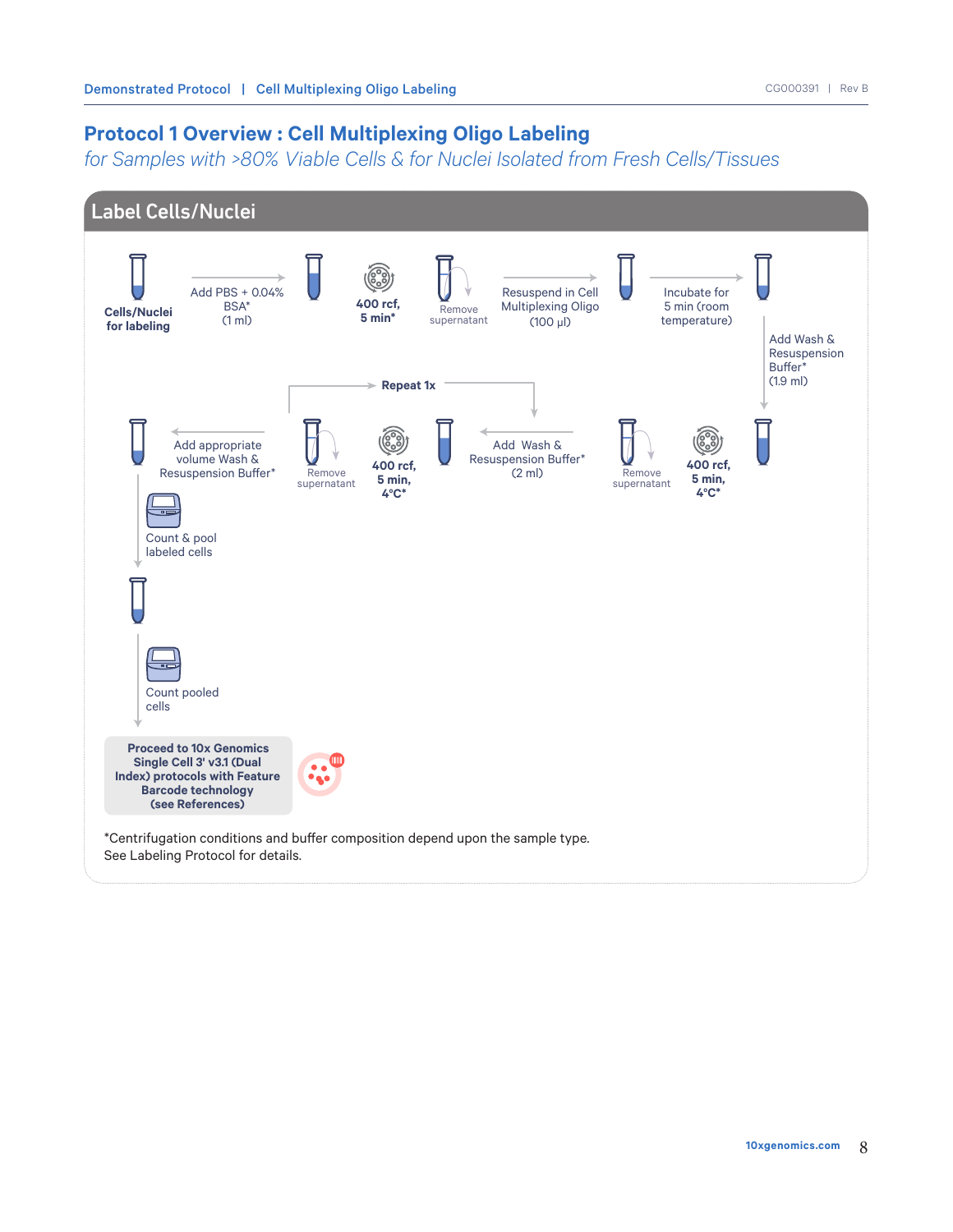## **Protocol 1: Cell Multiplexing Oligo Labeling**

*for Samples with >80% Viable Cells & for Nuclei Isolated from Fresh Cells/Tissues*

3' CellPlex Kit Set A (PN-1000261) was used for cell/ nuclei multiplexing. Cell Multiplexing Oligos are supplied at -20°C.

## **Prepare Cell Multiplexing Oligo**

Before use, thaw Cell Multiplexing Oligo at room temperature. Vortex 5 sec at maximum speed and centrifuge briefly for 5 sec.

## **Cells**

This protocol was demonstrated using  $0.1$ -2 x  $10<sup>6</sup>$ cells. Use  $0.5-2 \times 10^6$  cells, if the number of cells is not limited. Wash cells according to the appropriate 10x Genomics Demonstrated Protocol for the cell type being prepared. See Tips & Best Practices.

## **Nuclei**

This protocol was demonstrated using  $0.1$ -2 x  $10<sup>6</sup>$ nuclei. Use 0.5-2 x 106 nuclei, if the number of nuclei is not limited. Wash nuclei according to the appropriate 10x Genomics Demonstrated Protocol. See Tips & Best Practices.

- **a.** Transfer cells/nuclei to a 2-ml microcentrifuge tube and add appropriate buffer for a total 1 ml volume and gently pipette mix.
	- For cells, add room temperature PBS + 0.04% BSA.
	- For nuclei, add chilled PBS + 1% BSA + RNase Inhibitor (0.2 U/μl).
- **b.** Centrifuge cells/nuclei. Centrifuge cells at **room temperature** and nuclei at **4oC**. Use of swinging-bucket rotor is recommended for higher cell recovery.

Centrifugation speed and time depends upon the sample type. Use following table for guidance.

#### **Table 1.** Sample Type Specific Centrifugation Conditions

| <b>Sample Types</b>                   | <b>Speed</b><br>(rcf) | <b>Time</b><br>(min) |
|---------------------------------------|-----------------------|----------------------|
| Cell Lines                            | 300                   | 5                    |
| <b>PBMCs/Dissociated Brain Tissue</b> | 400                   | 5                    |
| Dissociated Tumor Cells               | 150                   | 10                   |
| <b>Nuclei</b>                         | 500                   | າດ                   |

- **c.** Remove the supernatant without disturbing the pellet. Transfer pipettes may be used to remove supernatant after centrifugation to minimize disturbance to the pellet.
- **d.** Add **100 μl** Cell Multiplexing Oligo (room temperature) to the cells/nuclei. Gently pipette mix 10-15x to resuspend. Store unused Cell Multiplexing Oligo at -20°C and avoid more than 12 freeze-thaw cycles.
- **e.** Incubate for **5 min** at **room temperature**. When working with multiple samples, start the 5 min incubation after the last sample has been resuspended in Cell Multiplexing Oligo.

*After labeling samples with the CMO, ensure that samples are kept on ice/chilled/4o C at all times.*

#### **f. Wash 1**

Wash by adding **1.9 ml** appropriate chilled Wash & Resuspension Buffer (for a total 2 ml volume) to the sample. Gently pipette mix.

**Table 2.** Sample Type Specific Wash & Resuspension Buffers

| <b>Sample Types</b>                                 | <b>Wash &amp; Resuspension</b><br><b>Buffer (maintain at 4°C)</b> |
|-----------------------------------------------------|-------------------------------------------------------------------|
| PBMCs/Cell Lines/<br><b>Dissociated Tumor Cells</b> | <b>PRS + 1% BSA</b>                                               |
| Dissociated Brain Tissue                            | $NbActiv-1 + 1% BSA$                                              |
| Nuclei                                              | $PRS + 1%$ $RSA + RN$ ase<br>Inhibitor (0.2 U/µl)                 |

**g.** Centrifuge cells/nuclei at **4oC**. Centrifugation speed and time depends upon the sample type. See Table 1 for guidance.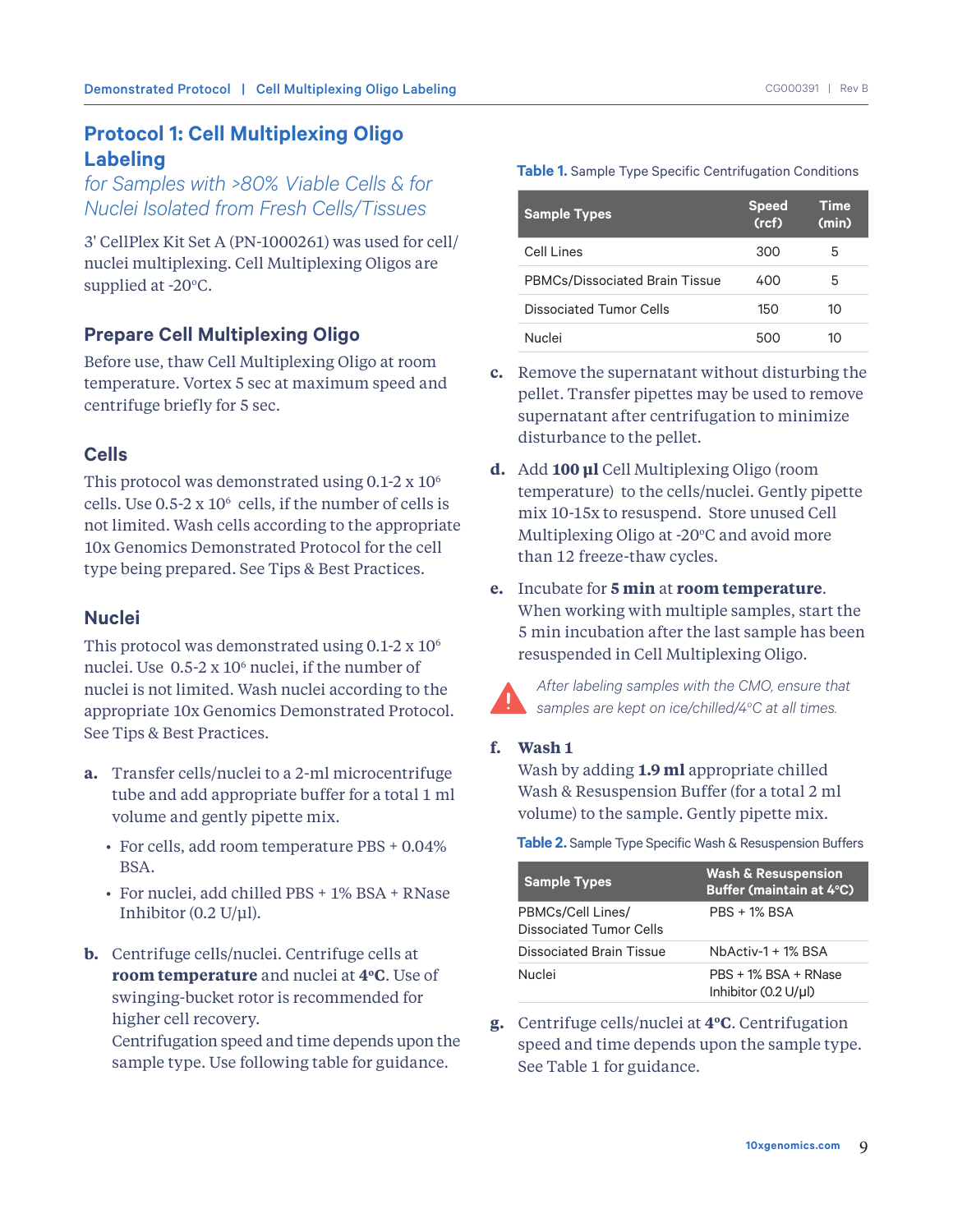**h.** Remove the supernatant without touching the bottom of the tube to avoid dislodging the pellet.



*DO NOT leave >10 μl supernatant behind.*



*Leaving behind excess supernatant may cause non-specific binding, which may result in increased background reads during sequencing.* 

#### **i. Wash 2**

Resuspend the pellet in **2 ml** chilled Wash & Resuspension Buffer. Gently pipette mix.

- **j.** Centrifuge at **4°C**. Centrifugation speed and time depends upon the sample type. See Table 1 for guidance.
- **k.** Remove the supernatant without disturbing the pellet.
- **l. Wash 3 Repeat** i-k for a total of three washes.
- **m.** Based on starting concentration and assuming ~50% cell loss, add an appropriate volume chilled Wash & Resuspension buffer. The final concentration depends up on the targeted cell recovery and the assay type performed. Gently pipette mix 10-15x.

| <b>Assay</b><br><b>Type</b> | <b>Targeted Cell</b><br><b>Recovery</b> | <b>Final</b><br><b>Concentration</b> |
|-----------------------------|-----------------------------------------|--------------------------------------|
| $3'$ $v3.1$<br>Assay        | 500-10,000 cells                        | 700-1,200 cells/µl                   |
|                             | 10,000-30,000 cells                     | 1,300-1,600 cells/µl                 |
| 3' HT v3.1                  | 2,000-20,000 cells                      | 700-1,200 cells/µl                   |
| assay                       | 20,000-60,000 cells                     | 1,300-1,600 cells/ul                 |

- **n.** Determine cell/nuclei concentration and viability using a Countess II Automated Cell Counter or a hemocytometer.
- **o.** Pool labeled cells/nuclei using the calculation provided in the Appendix.
- **p.** Determine cell concentration and viability of the pooled sample using a Countess II Automated Cell Counter or a hemocytometer.

**q.** Proceed immediately to relevant Chromium Single Cell RNA Sequencing protocols with Feature Barcode technology for Cell Multiplexing (see References).

*Fluorescence Activated Cell Sorting (FACS) can be used to sort out live cells by staining with a live/dead cell staining or nuclei by forward or side scatter to remove debris.*

*Cell Multiplexing Oligo labeling is compatible with FACS at either the pre or post pooling of labeled cells.*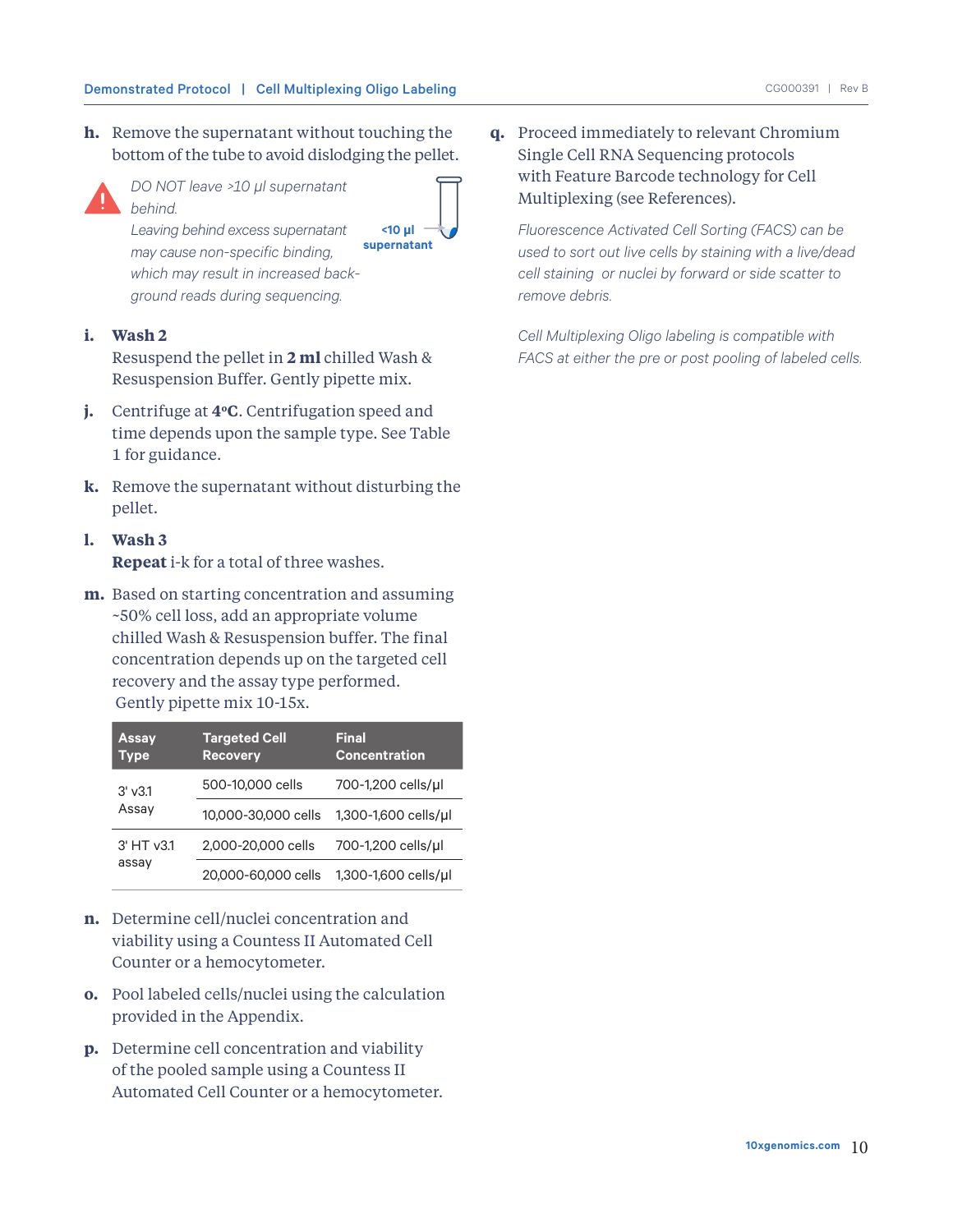## **Protocol 2 Overview : Cell Surface Protein & Cell Multiplexing Oligo Labeling**

*for Samples with >80% Viable Cells*

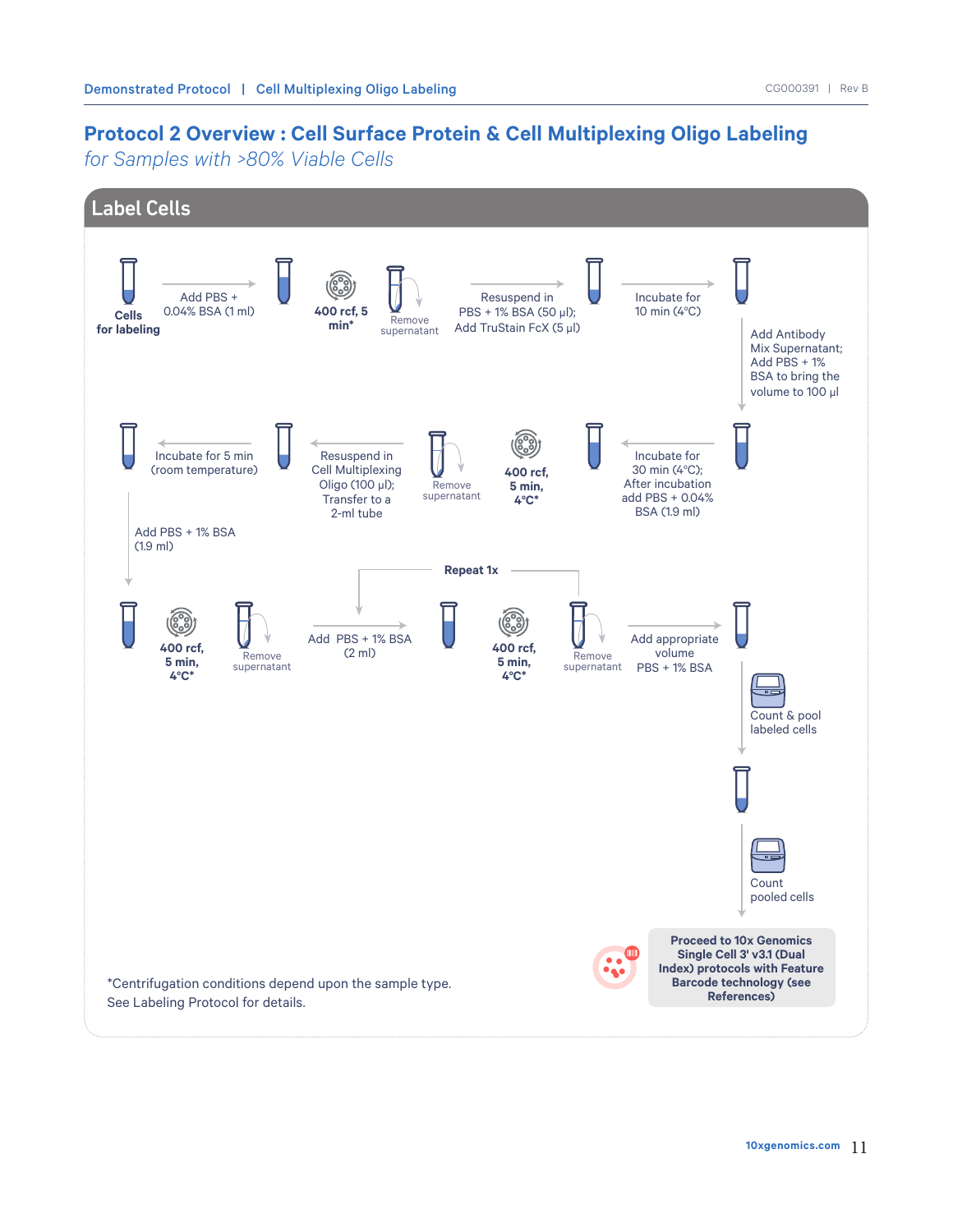## **Protocol 2: Cell Surface Protein & Cell Multiplexing Oligo Labeling**

*for Samples with >80% Viable Cells*

This protocol was optimized using TotalSeq-BTM antibody-oligonucleotide conjugates from BioLegend and 3' CellPlex Kit from 10x Genomics.

For guidance on custom antibody-oligonucleotide conjugation, refer to Demonstrated Protocol Cell Surface Protein Labeling for Single Cell RNA Sequencing Protocols with Feature Barcode technology (Document CG000149).

All steps can be performed in 2-ml microcentrifuge tubes.

3' CellPlex Kit Set A (PN-1000261) was used for cell multiplexing. Cell Multiplexing Oligos are supplied at  $-20^{\circ}$ C.

## **Prepare Cell Multiplexing Oligo**

Before use, thaw Cell Multiplexing Oligo at room temperature. Vortex 5 sec at maximum speed and centrifuge briefly for 5 sec.

## **Prepare Antibody Mix Supernatant**

Add appropriate/manufacturer's recommended amount of antibody-oligonucleotide conjugates to a 1.5-ml microcentrifuge tube. Centrifuge the mix at 14,000 rcf for 10 min at  $4^{\circ}$ C. Transfer the supernatant (containing Antibody Mix) to a new tube and maintain at 4°C.

## **Cells**

This protocol was demonstrated using  $0.2\text{-}2 \times 10^6$ PBMCs. Use 0.5-2 x 10<sup>6</sup> cells, if the number of cells is not limited. Wash cells according to the appropriate 10x Genomics Demonstrated Protocol for the cell type being prepared.

**a.** Transfer cells to a 2-ml microcentrifuge tube and add chilled PBS + 0.04% BSA for a total **1 ml** volume.

**b.** Centrifuge cells at **4oC**. Use of swinging-bucket rotor is recommended for higher cell recovery. Centrifugation speed and time depends upon the sample type. Use following table for guidance.

**Table 3.** Sample Type Specific Centrifugation Conditions

| <b>Sample Types</b>     | <b>Speed</b><br>(rcf) | <b>Time</b><br>(min) |
|-------------------------|-----------------------|----------------------|
| Cell Lines              | 300                   | b                    |
| <b>PRMCs</b>            | 400                   | 5                    |
| Dissociated Tumor Cells | 150                   | 17 I                 |

- **c.** Remove the supernatant without disturbing the pellet.
- **d.** Resuspend cell pellet in **50 μl** chilled PBS + 1% BSA.
- **e.** Add **5 μl** Human TruStain FcX. Gently pipette mix.
- **f.** Incubate for **10 min** at **4oC**.
- **g.** Add the prepared Antibody Mix supernatant.
- **h.** Add chilled PBS + 1% BSA to the cells to bring the total volume to 100 μl. Gently pipette mix 10x (pipette set to 90 μl).
- **i.** Incubate for **30 min** at  $4^{\circ}$ C. Recommended incubation temperature for most sample types is  $4^{\circ}$ C. However, incubation temperature is sample type dependent and should be chosen accordingly.
- **j.** Wash by adding **1.9 ml** chilled PBS + 0.04% BSA (for a total volume of 2.0 ml).
- **k.** Centrifuge at **4oC** . Larger or fragile cell types may require slower centrifugation speeds. See Table 3 for guidance.
- **l.** Remove the supernatant without touching the bottom of the tube to avoid dislodging the pellet.



*DO NOT leave >10 μl supernatant behind.* 

*Leaving behind excess supernatant may cause non-specific binding, which may result in increased background reads during sequencing.* **supernatant**

**<10 μl**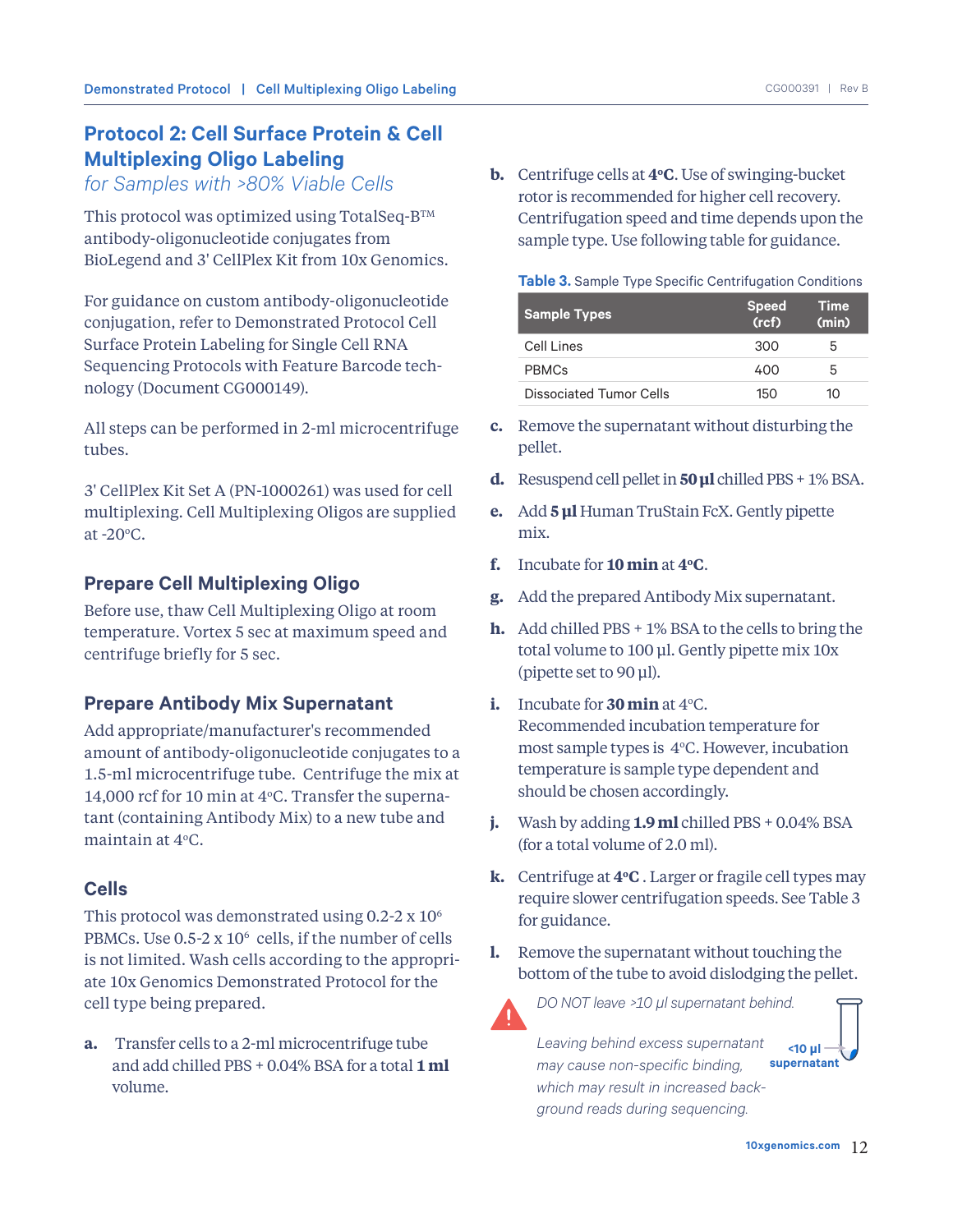- **m.** Add **100 μl** Cell Multiplexing Oligo (room temperature to the cells. Gently pipette mix 10-15x to resuspend and transfer to a new 2-ml microcentrifuge tube. After use, Cell Multiplexing Oligo can be stored at -20 $\degree$ C.
- **n.** Incubate for 5 min at room temperature. When working with multiple samples, start the 5 min incubation after the last sample has been resuspended in Cell Multiplexing Oligo.



*After labeling samples with the CMO, ensure that samples are kept on ice/chilled/4o C at all times.*

- **o. Wash 1** Wash by adding **1.9 ml** chilled PBS + 1% BSA (for a total 2 ml volume) to the sample.
- **p.** Centrifuge at **4oC**. Centrifugation speed and time depends upon the sample type. See Table 3 for guidance.
- **q.** Remove the supernatant without touching the bottom of the tube to avoid dislodging the pellet.
- **r. Wash 2** Wash by adding **2.0 ml** chilled PBS + 1% BSA to the sample.
- **s.** Centrifuge at **4oC**. Centrifugation speed and time depends upon the sample type. See Table 3 for guidance.
- **t.** Remove the supernatant without touching the bottom of the tube to avoid dislodging the pellet.
- **u. Wash 3** Repeat r-t for a total of three washes.
- **v.** Based on starting concentration and assuming ~50% cell loss, add an appropriate volume chilled PBS + 1% BSA . The final concentration depends up on the targeted cell recovery and the assay type performed.

| <b>Assay</b><br><b>Type</b> | <b>Targeted Cell</b><br><b>Recovery</b> | <b>Final</b><br><b>Concentration</b> |
|-----------------------------|-----------------------------------------|--------------------------------------|
| $3'$ $v3.1$<br>Assay        | 500-10,000 cells                        | 700-1,200 cells/µl                   |
|                             | 10,000-30,000 cells                     | 1,300-1,600 cells/µl                 |
| 3' HT v3.1<br>assay         | 2,000-20,000 cells                      | 700-1,200 cells/µl                   |
|                             | 20,000-60,000 cells                     | 1,300-1,600 cells/ul                 |

Gently pipette mix.

- **x.** Determine cell concentration and viability of the sample using a Countess II Automated Cell Counter or a hemocytometer
- **y.** Pool labeled cells using the calculation provided in the Appendix.
- **z.** Determine cell concentration and viability of the pooled sample using a Countess II Automated Cell Counter or a hemocytometer.
- **aa.** Proceed immediately to Chromium Single Cell RNA Sequencing protocols with Feature Barcode technology for Cell Surface Protein & Cell Multiplexing.

Fluorescence Activated Cell Sorting (FACS) can be used to sort out live cells by staining with a live/ dead stain to remove debris. Cell Multiplexing Oligo labeling is compatible with FACS at either the pre or post pooling of labeled cells.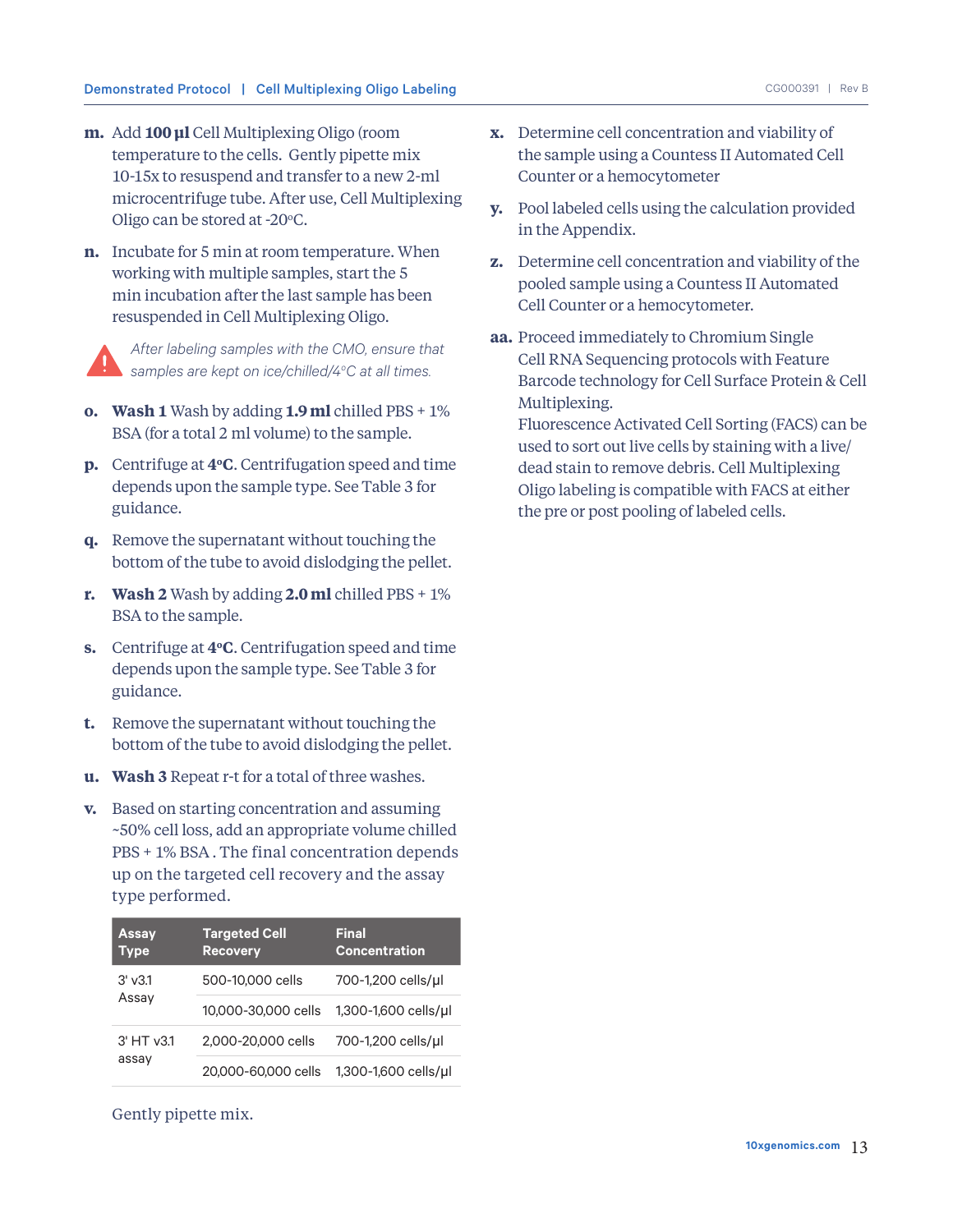## **Protocol 3 Overview : Cell Multiplexing Oligo Labeling**

*for Samples with <80% Viable Cells*

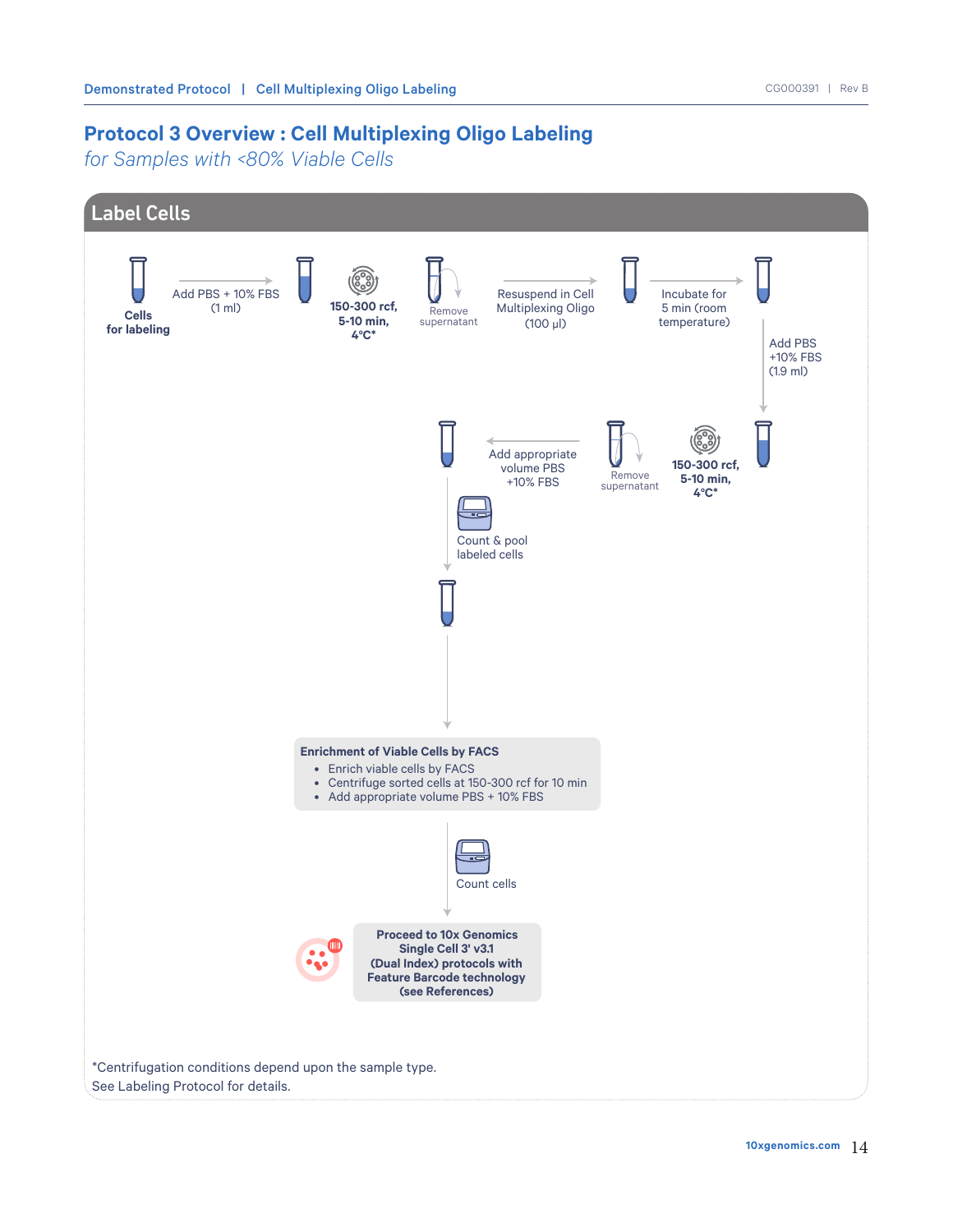## **Protocol 3: Cell Multiplexing Oligo Labeling**

*for Samples with <80% Viable Cells*

This protocol describes Cell Multiplexing Oligo labeling samples that contain <80% viable cells.

3' CellPlex Kit Set A (PN-1000261) was used for cellmultiplexing. Cell Multiplexing Oligos are supplied at  $-20^{\circ}$ C.

## **Prepare Cell Multiplexing Oligo**

Before use, thaw Cell Multiplexing Oligo at room temperature. Vortex 5 sec at maximum speed and centrifuge briefly for 5 sec.

## **Cells**

This protocol was demonstrated using cell suspensions containing 0.2-2 x 10<sup>6</sup> viable cells. Cell viability was determined using a Countess II Automated Cell Counter or a hemocytometer. Use 0.5-2 x 10<sup>6</sup> viable cells if the number of cells is not limited.

- **a.** Transfer cells to a 2-ml microcentrifuge tube and add chilled PBS +10% FBS for a total 1 ml volume and gently pipette mix.
- **b.** Centrifuge cells at **150-300 rcf** for **5-10 min** at **4oC**. Centrifugation speed and time depends on the sample type. Larger or fragile cells may require slower centrifugation speeds. Use of a swinging bucket rotor is recommended for higher cell recovery
- **c.** Remove the supernatant without disturbing the pellet. Transfer pipettes may be used to remove supernatant after centrifugation to minimize disturbance to the pellet.
- **d.** Add **100 μl** Cell Multiplexing Oligo (room temperature) to the cells. Gently pipette mix 10-15x to resuspend. Store unused Cell Multiplexing Oligo at -20°C and avoid more than 12 freeze-thaw cycles.

**e.** Incubate for **5 min** at **room temperature**. When working with multiple samples, start the 5 min incubation after the last sample has been resuspended in Cell Multiplexing Oligo.



*After labeling samples with the CMO, ensure that samples are kept on ice/chilled/4o C at all times.*

#### **f. Wash 1**

Wash by adding **1.9 ml** chilled PBS + 10% FBS (for a total 2 ml volume) to the sample. Gently pipette mix.

- **g.** Centrifuge cells at **150-300 rcf** for **5-10 min** at **4oC**.
- **h.** Remove the supernatant without touching the bottom of the tube to avoid dislodging the pellet.



 *DO NOT leave >10 μl supernatant behind.* 

*Leaving behind excess supernatant may cause non-specific binding, which may result in increased background reads during sequencing.* **<10 μl supernatant**

- **i. Enrichment of viable cells by FACS**
	- Based on starting concentration and assuming ~10-20% cell loss, add an appropriate volume chilled PBS + 10% FBS to obtain a final concentration of  $5-10 \times 10^6$  cells/ml.
	- Determine cell concentration and viability using a Countess II Automated Cell Counter or a hemocytometer.
	- Pool labeled cells based on the viable cell concentration and add a dead cell marker.
	- Proceed to FACS (see FACS Guidance).
- **j.** After FACS, centrifuge cells at **150-300 rcf** for **10 min** at **4oC**. Use of a longer centrifugation time (10 min) is recommended post FACS.
- **k.** Remove the supernatant without disturbing the pellet.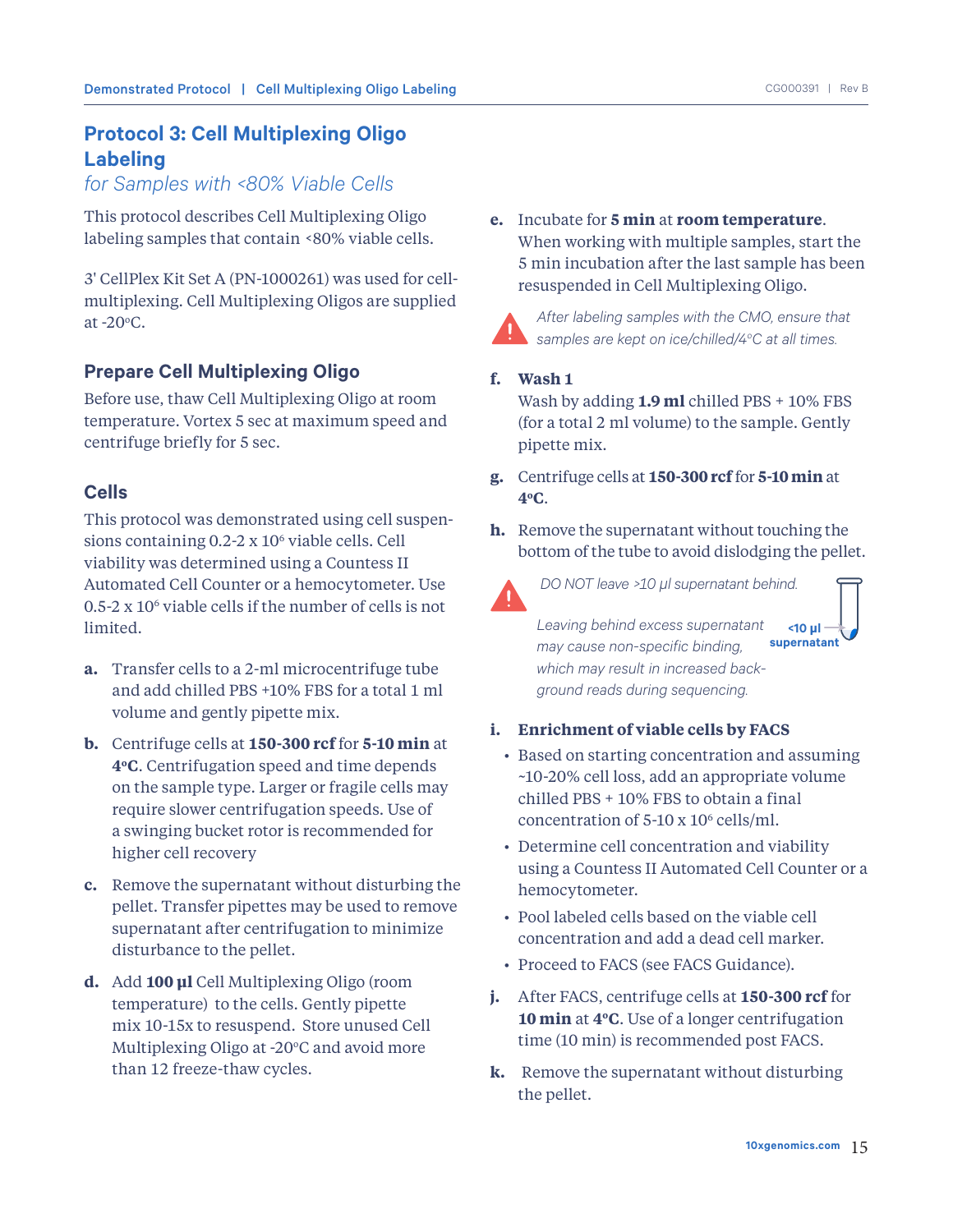**l.** Add an appropriate volume of chilled PBS + 10% FBS. The final concentration depends up on the targeted cell recovery and the assay type performed.

| <b>Assay</b><br><b>Type</b> | <b>Targeted Cell</b><br><b>Recovery</b> | <b>Final</b><br><b>Concentration</b> |
|-----------------------------|-----------------------------------------|--------------------------------------|
| $3'$ $v3.1$<br>Assay        | 500-10,000 cells                        | 700-1,200 cells/ul                   |
|                             | 10,000-30,000 cells                     | 1,300-1,600 cells/ul                 |
| 3' HT v3.1                  | 2,000-20,000 cells                      | 700-1,200 cells/µl                   |
| assay                       | 20,000-60,000 cells                     | 1,300-1,600 cells/ul                 |

Gently pipette mix 10-15x.

- **n.** Determine cell concentration and viability using a Countess II Automated Cell Counter or a hemocytometer.
- **o.** Proceed immediately to relevant Chromium Single Cell RNA Sequencing protocols with Feature Barcode technology for Cell Multiplexing (see References).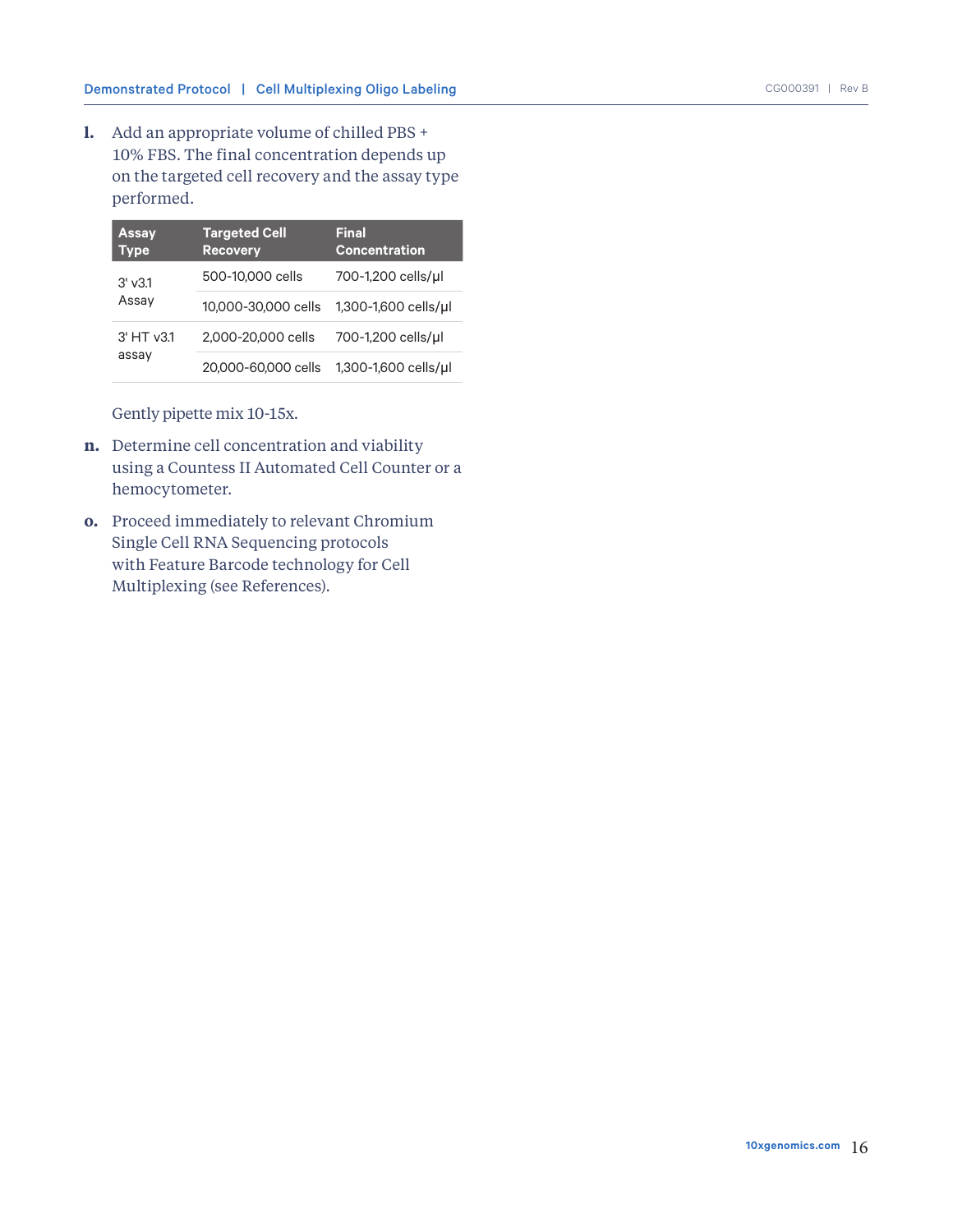## **Protocol 4 Overview : Cell Surface Protein & Cell Multiplexing Oligo Labeling**

*for Samples with <80% Viable Cells*

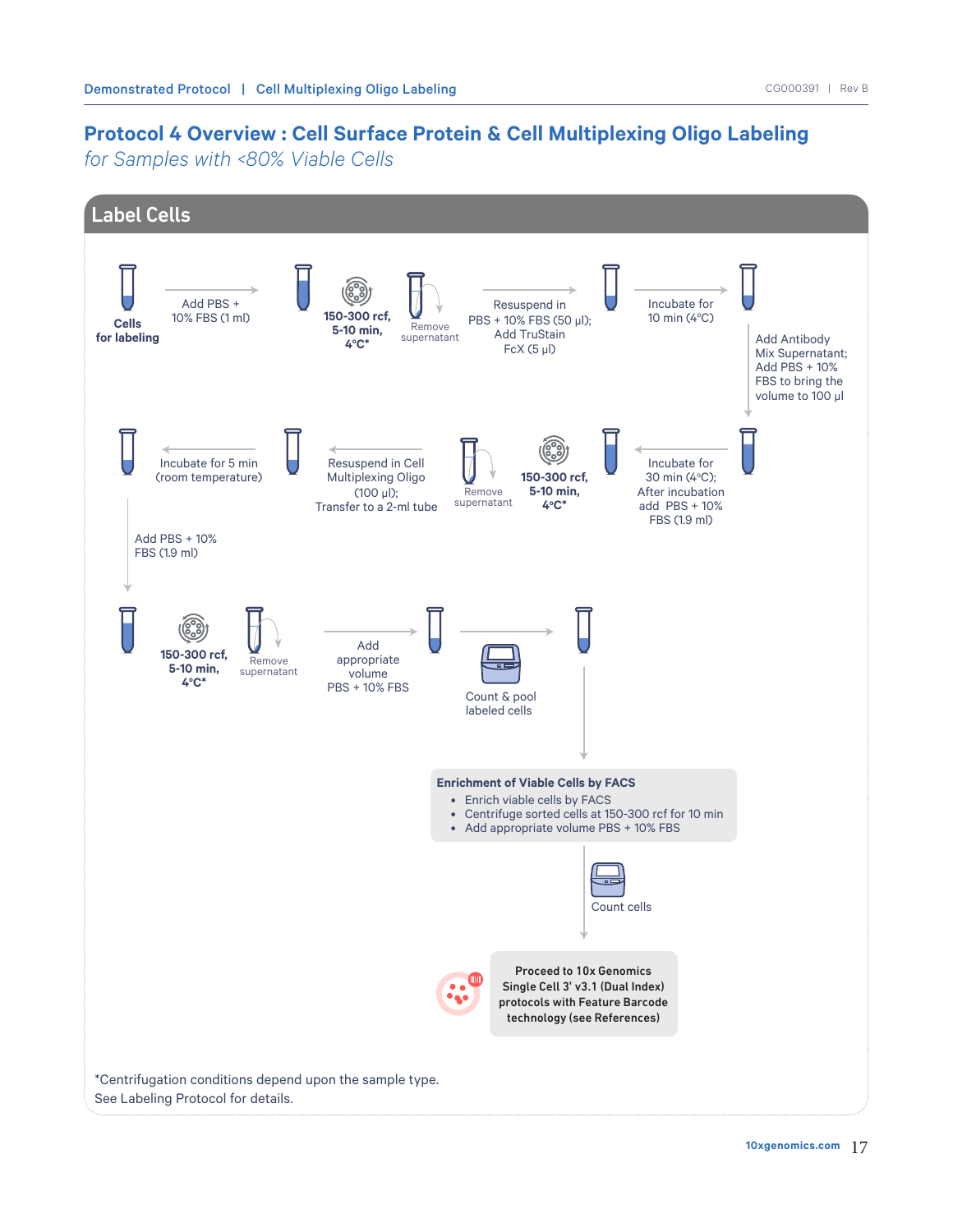## **Protocol 4: Cell Surface Protein & Cell Multiplexing Oligo Labeling**

*for Samples with <80% Viable Cells*

This protocol was optimized using TotalSeq-B™ antibody-oligonucleotide conjugates from BioLegend and 3' CellPlex Kit from 10x Genomics.

For guidance on custom antibody-oligonucleotide conjugation, refer to Demonstrated Protocol Cell Surface Protein Labeling for Single Cell RNA Sequencing Protocols with Feature Barcode technology (Document CG000149).

All steps can be performed in 2-ml microcentrifuge tubes.

3' CellPlex Kit Set A (PN-1000261) was used for cell multiplexing. Cell Multiplexing Oligos are supplied at  $-20^{\circ}$ C.

## **Prepare Cell Multiplexing Oligo**

Before use, thaw Cell Multiplexing Oligo at room temperature. Vortex 5 sec at maximum speed and centrifuge briefly for 5 sec.

## **Prepare Antibody Mix Supernatant**

Add appropriate/manufacturer's recommended amount of antibody-oligonucleotide conjugates to a 1.5-ml microcentrifuge tube. Centrifuge the mix at 14,000 rcf for 10 min at  $4^{\circ}$ C. Transfer the supernatant (containing Antibody Mix) to a new tube and maintain at 4°C.

## **Cells**

This protocol was demonstrated using cell suspensions containing 0.2-2 x 10<sup>6</sup> viable cells. Cell viability was determined using a Countess II Automated Cell Counter or a hemocytometer. Use  $0.5$ -2 x 10<sup> $\circ$ </sup> viable cells if the number of cells is not limited Wash cells according to the appropriate 10x Genomics Demonstrated Protocol for the cell type being prepared.

- **a.** Transfer cells to a 2-ml microcentrifuge tube and add chilled PBS + 10% FBS for a total 1 ml volume.
- **b.** Centrifuge cells **150-300 rcf** for **5-10 min** at **4oC**. Use of swinging-bucket rotor is recommended for higher cell recovery. Centrifugation speed and time depends upon the sample type. Larger or fragile cells may require slower centrifugation speeds.
- **c.** Remove the supernatant without disturbing the pellet.
- **d.** Resuspend cell pellet in **50 μl** chilled PBS + 10% FBS.
- **e.** Add **5 μl** Human TruStain FcX. Gently pipette mix.
- **f.** Incubate for **10** min at **4oC**.
- **g.** Add the prepared Antibody Mix supernatant.
- **h.** Add chilled PBS + 10% FBS to the cells to bring the total volume to 100 μl. Gently pipette mix 10x (pipette set to 90 μl).
- **i.** Incubate for **30 min** at **4oC**. Recommended incubation temperature for most sample types is  $4^{\circ}$ C. However, incubation temperature is sample type dependent and should be chosen accordingly.
- **j.** Wash by adding **1.9 ml** chilled PBS + 10% FBS (for a total volume of 2.0 ml).
- **k.** Centrifuge at **150-300 rcf** for **5-10 min** at **4oC** . Larger or fragile cell types may require slower centrifugation speeds.
- **l.** Remove the supernatant without touching the bottom of the tube to avoid dislodging the pellet.



 *DO NOT leave >10 μl supernatant behind.* 

*Leaving behind excess supernatant*  **supernatant***may cause non-specific binding, which may result in increased background reads during sequencing.* **<10 μl**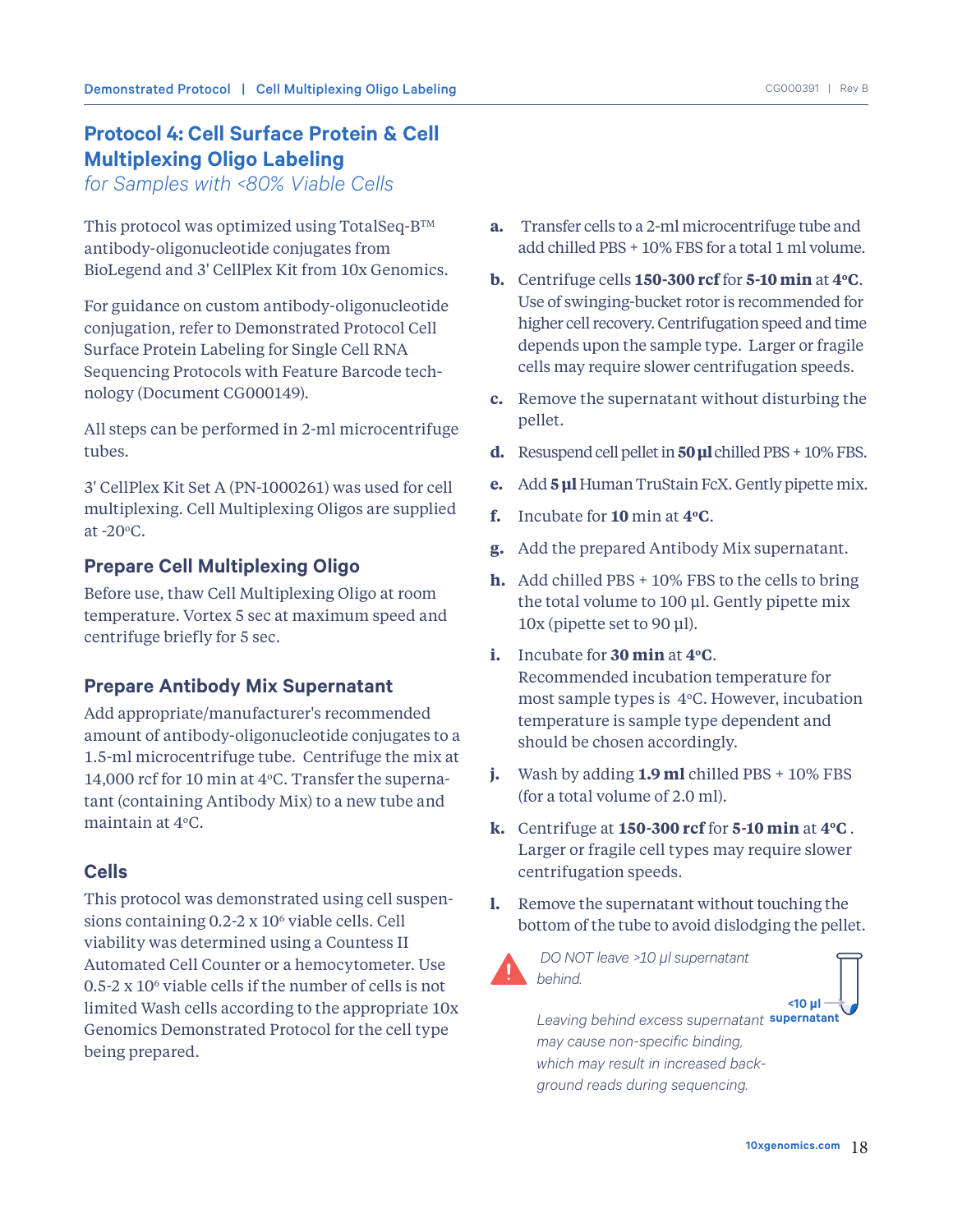- **m.** Add **100 μl** Cell Multiplexing Oligo (room temperature) to the cells. Gently pipette mix 10-15x to resuspend and transfer to a new 2-ml microcentrifuge tube. After use, Cell Multiplexing Oligo can be stored at -20°C.
- **n.** Incubate for **5 min** at **room temperature**. When working with multiple samples, start the 5 min incubation after the last sample has been resuspended in Cell Multiplexing Oligo.

*After labeling samples with the CMO, ensure that samples are kept on ice/chilled/4o C at all times.*

- **o. Wash 1** Wash by adding **1.9 ml** chilled PBS + 10% FBS (for a total 2 ml volume) to the sample.
- **p.** Centrifuge at **150-300 rcf** for **5-10** min at **4oC**. Centrifugation speed and time depends upon the sample type.
- **q.** Remove the supernatant without touching the bottom of the tube to avoid dislodging the pellet.

#### **r. Enrichment of viable cells by FACS**

- Based on starting concentration and assuming ~10-20% cell loss, add an appropriate volume chilled PBS + 10% FBS to obtain a final concentration of  $5-10 \times 10^6$  cells/ml.
- Determine cell concentration and viability using a Countess II Automated Cell Counter or a hemocytometer.
- Pool labeled cells based on the viable cell concentration and add a dead cell marker.
- Proceed to FACS (see FACS Guidance).
- **s.** After FACS, centrifuge cells at **150-300 rcf** for **10 min** at **4oC**. Use of a longer centrifugation time (10 min) is recommended post FACS.
- **t.** Remove the supernatant without disturbing the pellet.
- **u.** Add an appropriate volume chilled PBS + 10% FBS. The final concentration depends up on the targeted cell recovery and the assay type performed.

| <b>Assay</b><br><b>Type</b> | <b>Targeted Cell</b><br><b>Recovery</b> | <b>Final</b><br><b>Concentration</b> |
|-----------------------------|-----------------------------------------|--------------------------------------|
| $3'$ v $3.1$                | 500-10,000 cells                        | 700-1,200 cells/ul                   |
| Assay                       | 10,000-30,000 cells                     | 1,300-1,600 cells/ul                 |
| $3'$ HT $v3.1$<br>assay     | 2,000-20,000 cells                      | 700-1,200 cells/µl                   |
|                             | 20,000-60,000 cells                     | 1,300-1,600 cells/ul                 |

Gently pipette mix 10-15x.

- **w.** Determine cell concentration and viability of the sample using a Countess II Automated Cell Counter or a hemocytometer
- **x.** Proceed immediately to Chromium Single Cell RNA Sequencing protocols with Feature Barcode technology for Cell Surface Protein & Cell Multiplexing.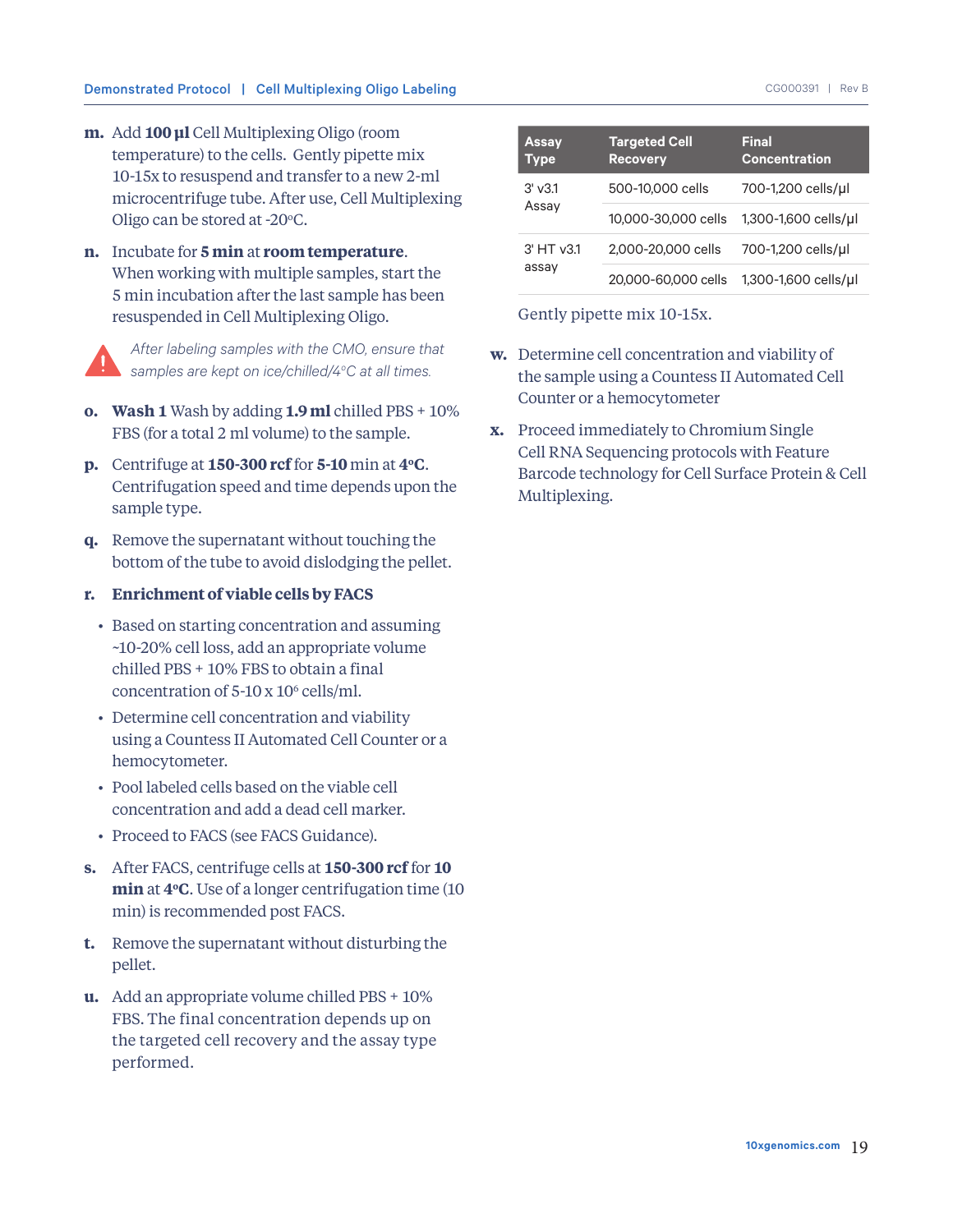## **Appendix**

## **Cell Washing Overview**

To eliminate non-specific binding with comparable efficiency, wash steps should be performed in 2-ml microcentrifuge tubes using indicated buffer volumes. Non-specific binding contributes to increased background reads during sequencing.

#### **Cells labeled with Cell Multiplexing Oligo Only – Protocol 1 (For Samples with >80% Viable Cells)**



## **Cells labeled with Cell Surface Protein & Cell Multiplexing Oligo – Protocol 2 (For Samples with >80% Viable Cells)**



#### **Cells labeled with Cell Multiplexing Oligo Only – Protocol 3 (For Samples with <80% Viable Cells)**



20 **10xgenomics.com**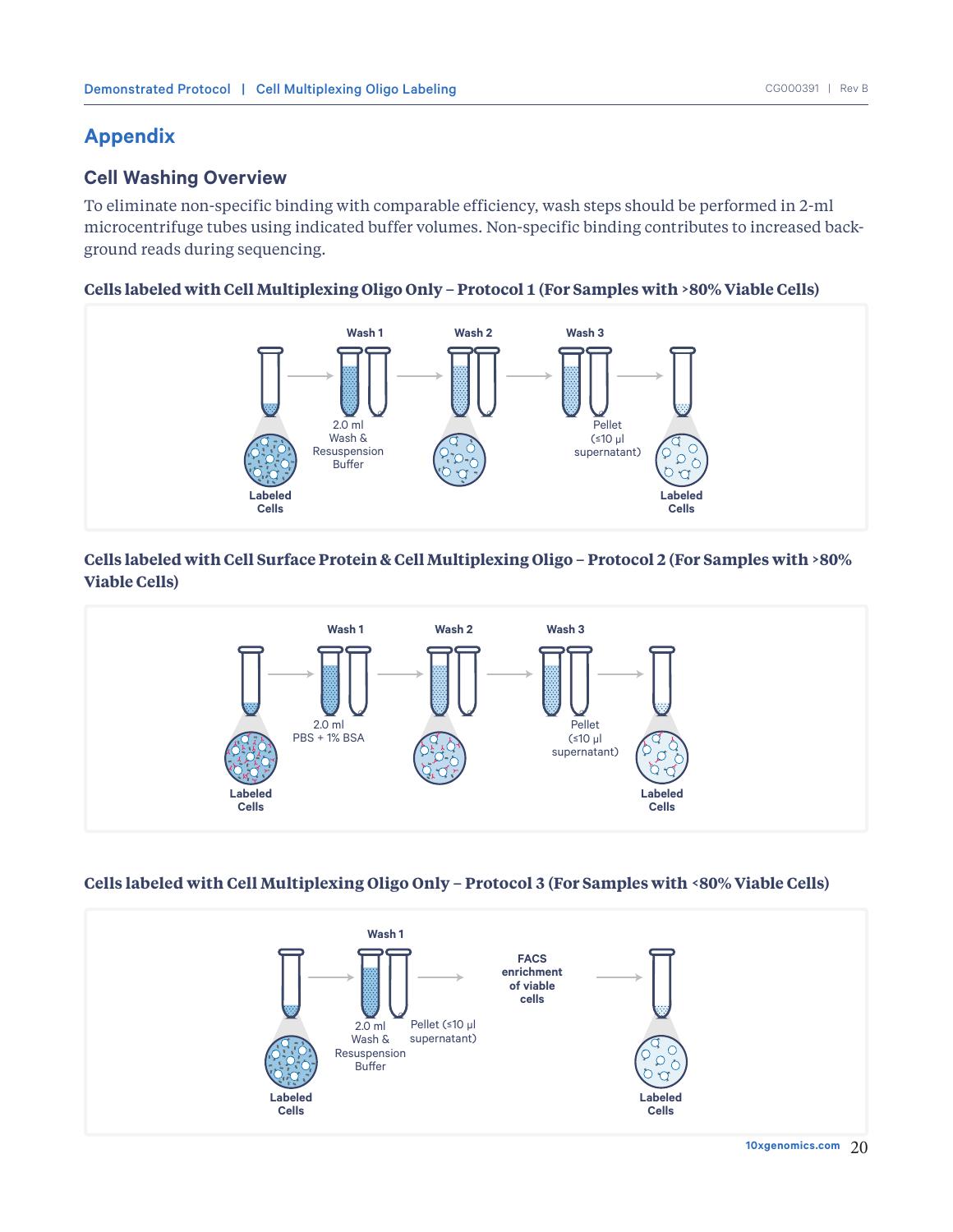#### **Cells labeled with Cell Surface Protein & Cell Multiplexing Oligo – Protocol 4 (For Samples with <80% Viable Cells)**



## **FACS Guidance**

This protocol was demonstrated using the viability dye 7-AAD.

#### **FACS Cell Collection**

It is recommended to collect FACS enriched cells in up to 20% FBS to maintain cell viability. Cells should be collected either in 20 μl volume in the collection tube/plate (96-well plate) or in 300 μl volume in a 5-ml tube. Collection buffer should be serum rich or use an optimal buffer for fragile cells to maintain a high cell viability.

The sort stream should be adjusted so that the cell-droplet falls into the collection buffer. Sorted cells must be counted and viability measured before proceeding to the 10x Genomics Single Cell protocols. If necessary, the collected cells may be concentrated by centrifugation at 150-300 rcf for 10 min at 4°C and by removing the supernatant.

Cell loss during FACS is common. Optimize the protocol steps accordingly.



*Once sorting is complete, proceed immediately to relevant Chromium Single Cell RNA Sequencing protocols with Feature Barcode technology (see References).*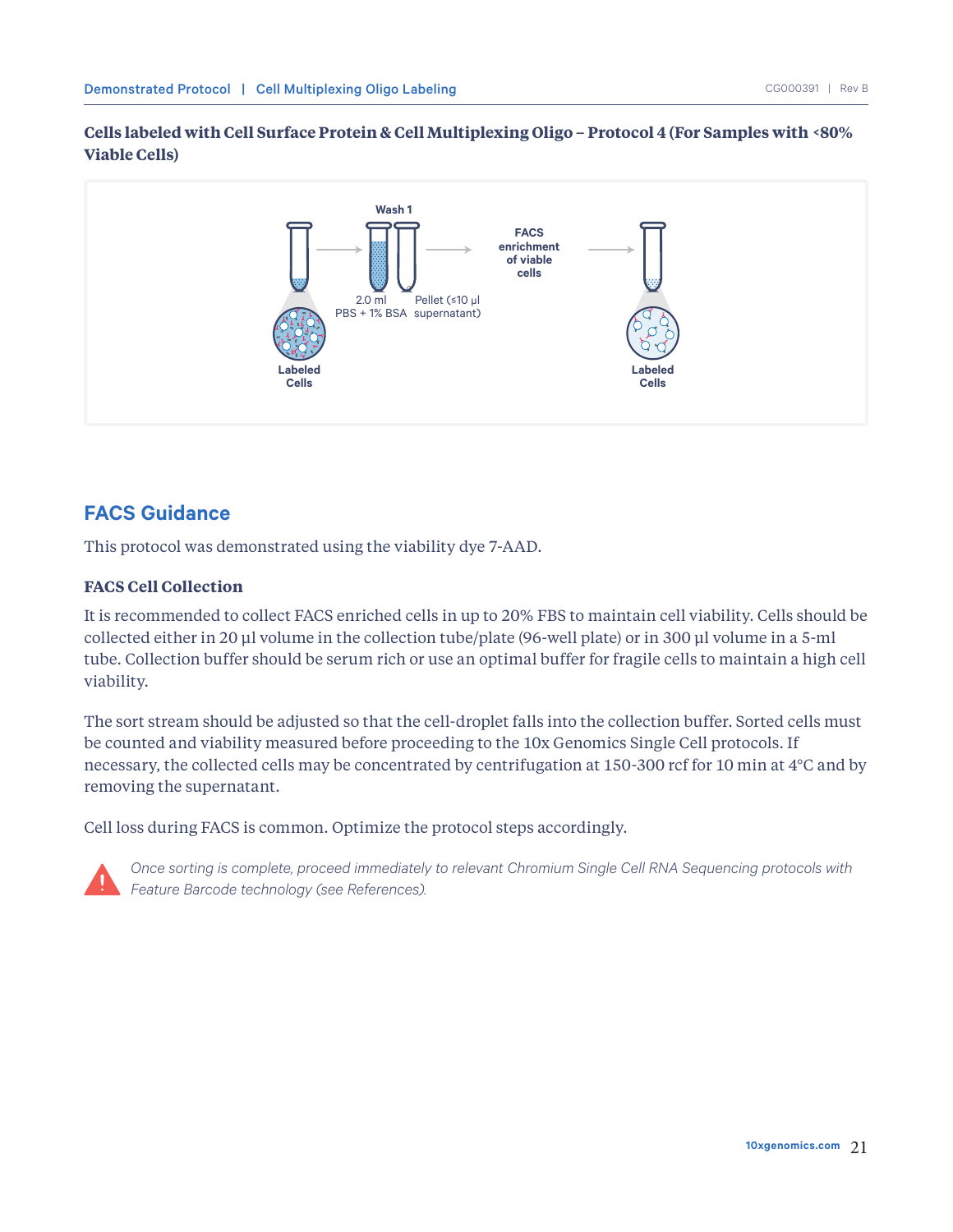#### **Pooling Calculations**

- Labeled samples can be pooled in desired ratios. Ensure pooling of sufficient cells/ volumes to fulfill the experimental needs. Refer to the cell suspension volume calculator table in the relevant User Guide to determine target cell recovery and corresponding minimum cell load. For example, to recover 10,000 cells, a minimum of 16,500 cells should be loaded.
- The protocol has been demonstrated with labeled cells/nuclei populations from individual samples making up between 5%-95% of the total. The following calculation can be used to calculate the volume of each labeled sample to be pooled.
- Example calculation for a cell multiplexing experiment involving four Cell Multiplexing Oligo labeled samples and a Targeted Cell Recovery of 30,000 cells for one well of a 10x Genomics chip.

Targeted Cell Recovery = 30,000

Number of Cells to be Loaded = 49,500

Total number of cells to be pooled, with  $3x$  overage =  $49,500 \times 3 = 148,500$ 

*3x coverage is suggested starting point and can be adjusted accordingly. Ensure that sufficient volume is available for counting and viability assessment post pooling and for a re-run in case of a rare run failure (e.g., wetting failure or clog).*

| Pooling ratio $=$        | 1/Number of samples to be pooled<br>1/4                                                                          |
|--------------------------|------------------------------------------------------------------------------------------------------------------|
|                          | 0.25                                                                                                             |
|                          | Cell concentration sample $1 = 1,500$ cells/ $\mu$ l                                                             |
|                          | Cell concentration sample $2 = 1,400$ cells/ $\mu$ l                                                             |
|                          | Cell concentration sample $3 = 1,300$ cells/ $\mu$ l                                                             |
|                          | Cell concentration sample $4 = 1,200$ cells/ $\mu$ l                                                             |
| Sample volume $(\mu$ ) = | Total number of cells to be pooled x Pooling ratio                                                               |
|                          | Cell concentration of sample                                                                                     |
|                          | Sample 1 volume = (148,500 * 0.25) / 1500 = 24.8 µl                                                              |
|                          | Sample 2 volume = (148,500 * 0.25) / 1400 = 26.5 µl                                                              |
|                          | Sample 3 volume = (148,500 * 0.25) / 1300 = 28.6 µl                                                              |
|                          | Sample 4 volume = (148,500 * 0.25) / 1200 = 30.9 µl                                                              |
|                          | Pool the cell volumes from the calculations provided for sample 1, sample 2, sample 3, and sample 4.             |
|                          | Pooled cell volumes from samples 1-4 = 24.8 $\mu$ l + 26.5 $\mu$ l + 28.6 $\mu$ l + 30.9 $\mu$ l = 110.8 $\mu$ l |
|                          |                                                                                                                  |

• Determine cell concentration and viability of the pooled sample using a Countess II Automated Cell Counter or a hemocytometer. Proceed immediately to relevant Chromium Single Cell RNA Sequencing protocols with Feature Barcode technology for Cell Multiplexing (see References).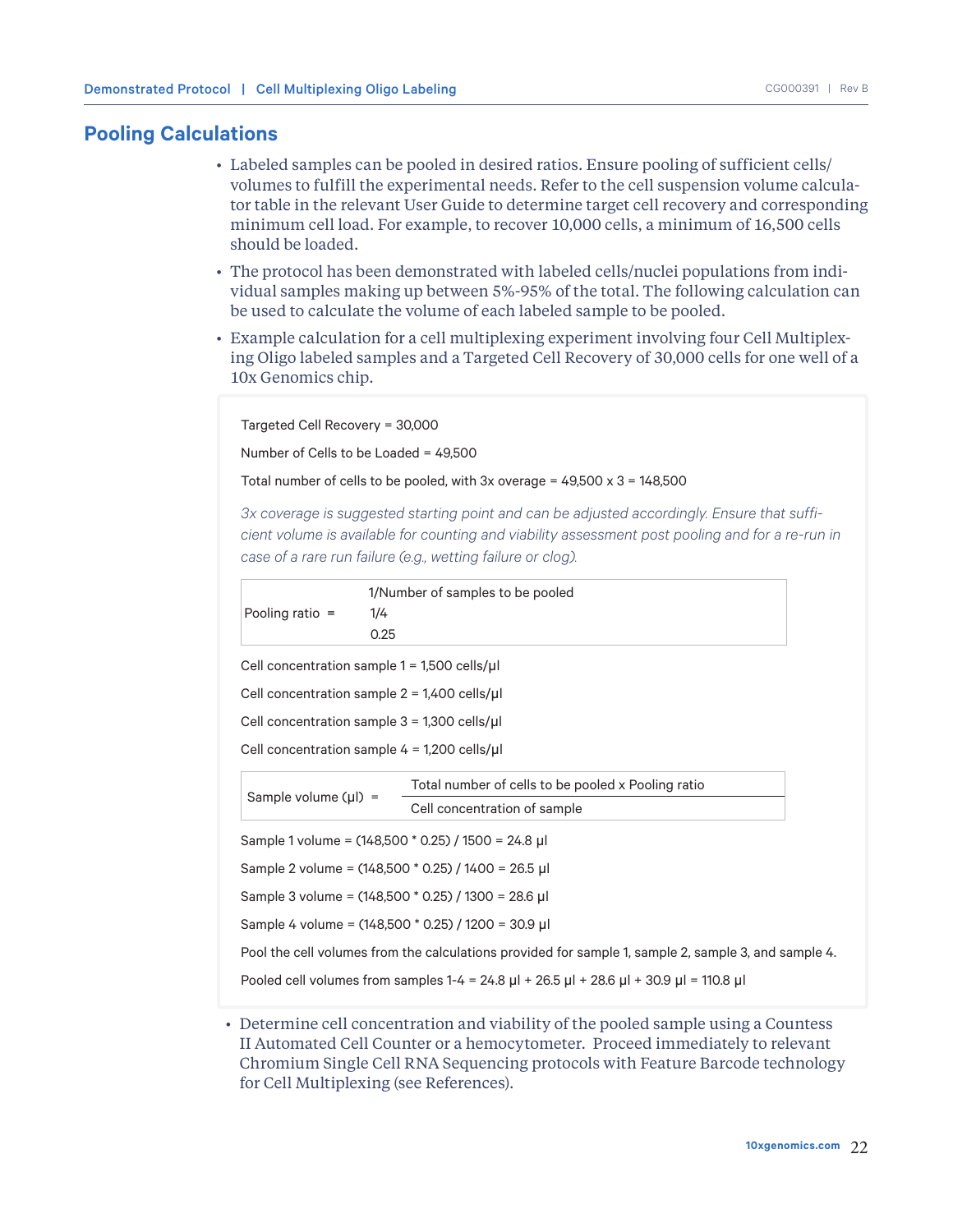## **Illustrative Overview of Cell Multiplexing Oligo Capture**

Illustrative overview of Cell Multiplexing Oligo capture by protocol specific Gel Bead primers is illustrated below.